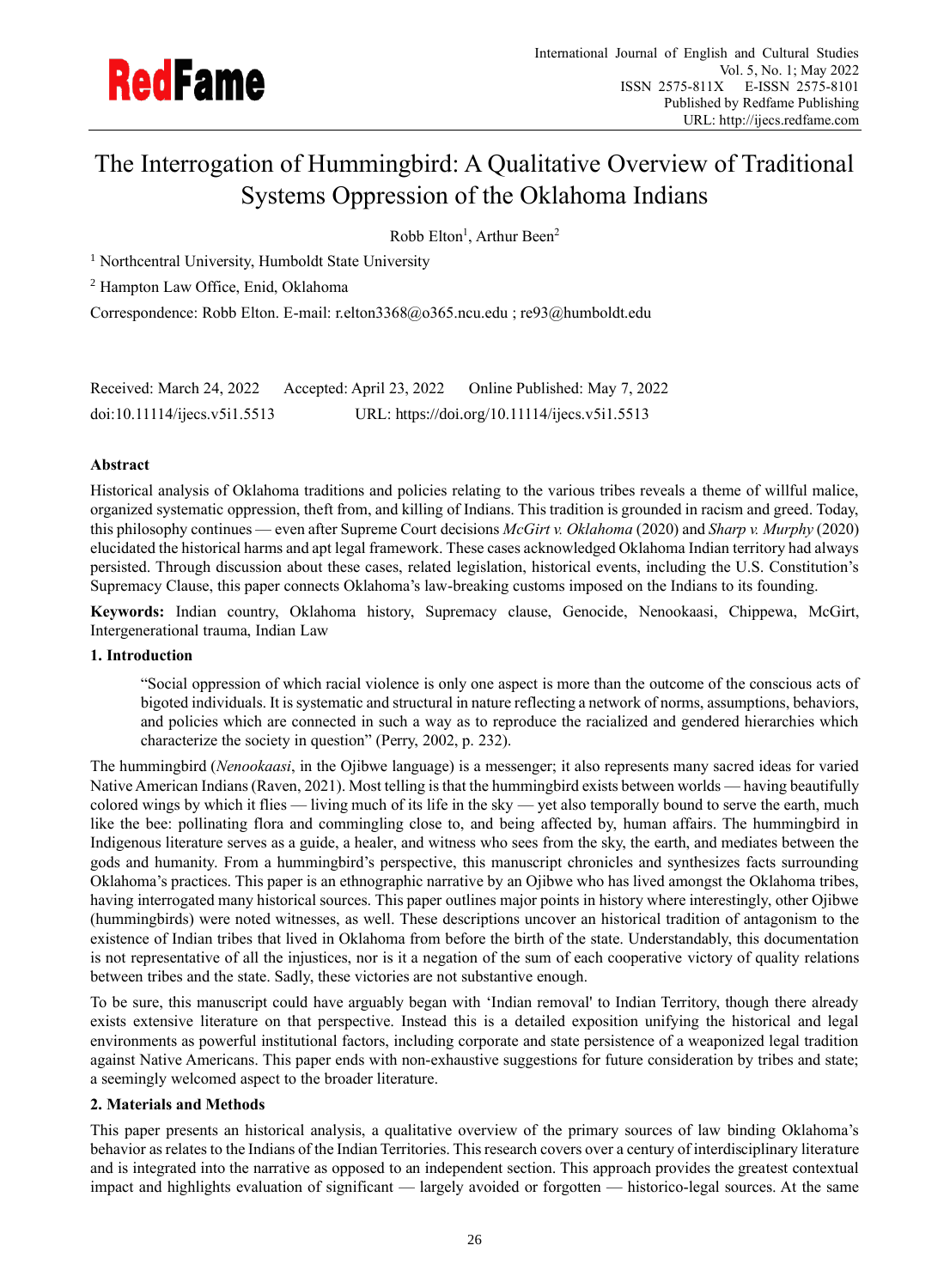time, the results are situated in a contribution to a deeper honesty and from broader context of Oklahoma history, criminal justice, and federal Indian law. The review opens the varied sources sequentially and providing triangulation where needed (Jonsen & Jen, 2009). Triangulation will assist in data saturation as well as support trustworthiness (Fusch & Ness, 2015). Use of government reports, magazines, and newspapers were incorporated where necessary. A primary contention is that documents surrounding statehood provide insight into lives of Indigenous people then, and how Oklahoma traditions negatively affect them up to the present day.

## **3. Background**

#### *3.1 Oklahoma is Born*

In 1907, the territory of Oklahoma and the Indian Territories were somewhat combined geographically to create the state of Oklahoma. Afterwards, "a series of unforeseeable events followed, leaving the tribal governments intact in spite of the newly formed State" (Leeds, 2013, p. 7). There were caveats to its creation: federal and international treaty restrictions upon which Oklahoma's future citizens had to agree. Additional to that, Oklahoma would be pre-empted from interference with Indian Country — having to comply with both the Indian Country Crimes Act (18 U.S.C. §1152, 1817) and Major Crimes Act (18 U.S.C. §1153, 1885). Many tribal nations that were forced to Indian Territory held treaties that further prohibited Oklahoma's interference with some Indigenous Nations dating back most recently to the 1866 Treaty with the Creeks.

The Oklahoma Enabling Act framed state behavior with a disclaimer of Oklahoma jurisdiction over Indian reservations (1906). This disclaimer is consistent with the Supremacy Clause of the United States Constitution and treaties with the tribes of Indian territory (see Treaty with the Creeks, 1833), which promised "no portion" of Creek lands would ever be embraced or included within, or annexed to, any Territory or State" (*McGirt v. Oklahoma*, 2020, p.1).

Oklahoma's enabling act preamble, stated, in part:

Be it enacted by the Senate and House of Representatives of the United States of America in Congress assembled, That the inhabitants of all that part of the area of the United States now constituting the Territory of Oklahoma and the Indian Territory, as at present described, may adopt a constitution and become the State of Oklahoma, as hereinafter provided: Provided, That nothing contained in the said constitution shall be construed to limit or impair the rights of person or property pertaining to the Indians of said Territories so long as such rights shall remain unextinguished or to limit or affect the authority of the Government of the United States to make any law or regulation respecting such Indians, their lands, property, or other rights by treaties, agreement, law, or otherwise, which it would have been competent to make if this Act had never been passed (1907).

This act of Congress did nothing "to limit or affect the authority of the Government of the United States to make any law or regulation respecting such Indians, their lands, property or other rights by treaties, agreement, law, or otherwise, which it would have been competent to make if this act had never been passed" (*Ex parte Webb ,* 1912). This act merely allowed Oklahoma to become a state, wherein the Indian reservations were not disestablished. When Congress intends to abrogate tribal sovereign immunity, it must do so "expressly, with clear and unequivocal language" (*Freemanville Water Sys., Inc. v. Poarch Band of Creek Indians*, 2009); and the caveat "statutes are to be construed liberally in favor of the Indians, with ambiguous provisions interpreted to their benefit" (see *Montana v. Blackfeet Tribe of Indians*, 1985).

Congressional prohibition in the Oklahoma Enabling Act purposely deprived Oklahoma of specific subject-matter jurisdiction; the United States and the Indigenous Nations who share similar treaty provisions maintain formal legal authority over the lands. But even knowing this, Oklahoma has ignored that fundamental fact. States have long been considered a primary enemy of Indigenous Nations (*U.S. v. Kagama,* 1886). The disclaimer was to insulate against bias, and reinforce the United States 'trust responsibilities to each tribe, too; These preemptive laws did not thwart Oklahoma's ambitions.

Over the years Oklahoma has tried to give itself jurisdiction over Indians, arguing that district courts in the state have unlimited original jurisdiction over all justiciable matters, but citing to its own Oklahoma Constitution, Article VII, § 7 (1907). However, Oklahoma's own constitution has a provision that "deprives the state of subject-matter jurisdiction" as certain land remains under the jurisdiction of the United States. Clearly, exclusive jurisdiction over Indian Country was retained by the U.S. upon Oklahoma's entry into the Union, as was discussed by Leeds (2013, p. 11). It is a mere curiosity that while Oklahoma recognizes its own constitution — it has preferred to ignore the language where it is clear and unmistakable: the unequivocal disclaimer at statehood. This clause was again immortalized in an additional place in that very Oklahoma Constitution, authorized by Congress, where:

The people inhabiting the State do agree and declare that they forever disclaim all right and title in or to any unappropriated public lands lying within the boundaries thereof, and to all lands lying within said limits owned or held by any Indian, tribe, or nation; and that until the title to any such public land shall have been extinguished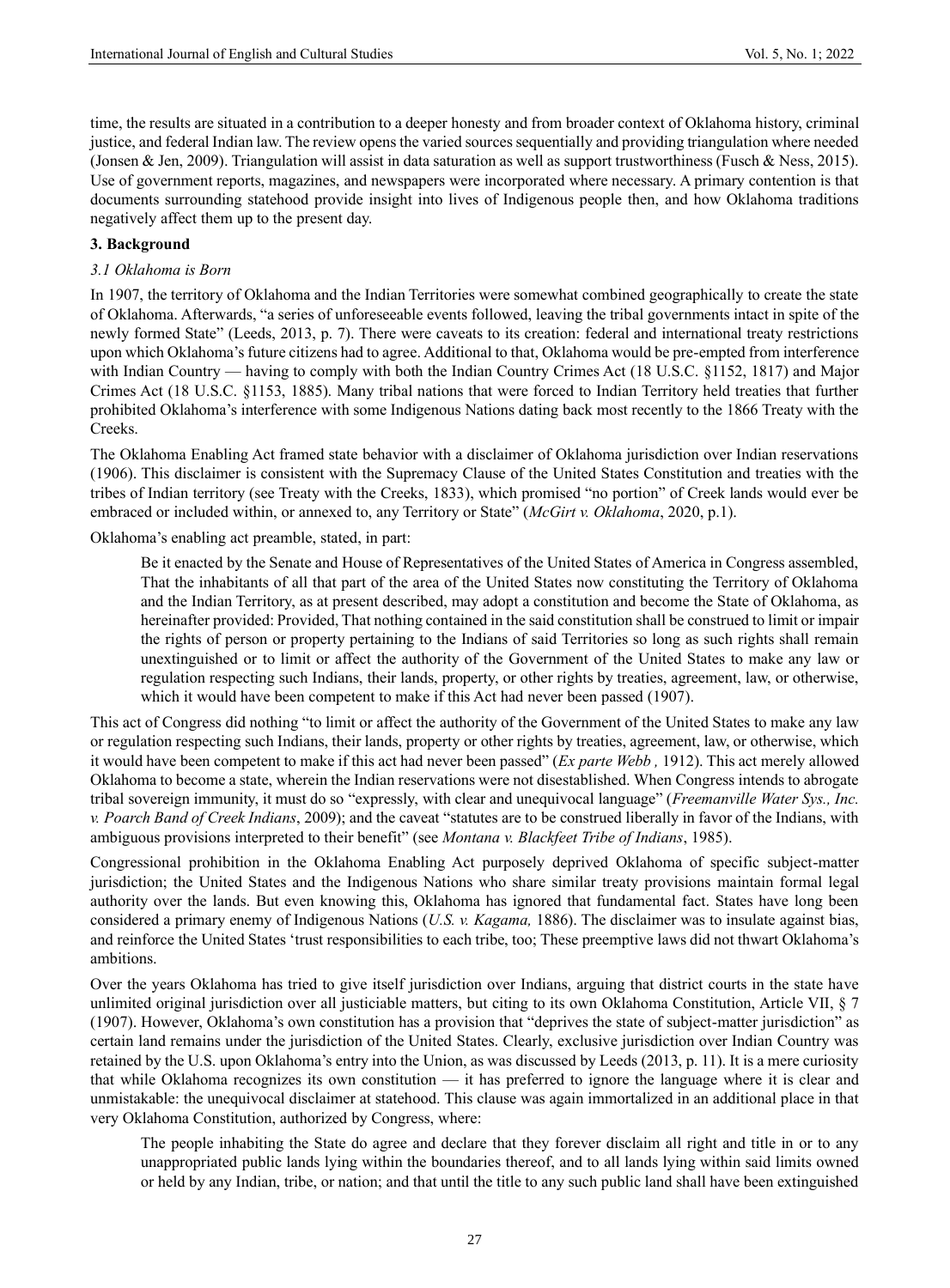by the United States, the same shall be and remain subject to the jurisdiction, disposal, and control of the United States. Land belonging to citizens of the United States residing without the limits of the State shall never be taxed at a higher rate than the land belonging to residents thereof. No taxes shall be imposed by the State on lands or property belonging to or which may hereafter be purchased by the United States or reserved for its use. (Oklahoma Constitution, 1907, Section I-3, Indian lands).

Having described the circumstances of Oklahoma's birth, and having set forth a legal framework under which the United States, the Tribes, and the people of the would-be state of Oklahoma were bound, the history that came to pass, was a dark one. It is a history built upon criminality; clear, unflinching breaches of the aforementioned laws. But this was the theme throughout the United States where Indian people resided.

Prior to Oklahoma, states like Georgia, North Carolina, and South Dakota also tried exploiting Indigenous Nations in many ways. First, as to the future Oklahoma tribes, Georgia and North Carolina — through defects in the Articles of Confederation tried overrunning the tribes. Roughly 60 years after ratification of the U.S. Constitution, correcting those defects relating to state-tribal political battles tragically ended up in the Trail of Tears removal (Andrews, 2021). A few tumultuous decades after removal, our attention was the ensuing years from statehood. Tragically, and often, Oklahoma had taken its cues from the national government regarding treatment of the Indians; all the while, the hummingbird bore witness to Native land in Oklahoma remains intact: the Indigenous Nations of Oklahoma were distracted and dormant, but still alive.

## *3.2 1908 into the Great Depression*

Around the time of the birth of the United States, Jesuit priests living among the Mohawk Indians recognized the horrors of alcohol which had seemed to devastate Indigenous society unlike anything they could ever conceive (Dickson-Golmore & Woodiwiss, 2008). As if preparing for chemical warfare, Oklahoma's first legislatively referred state constitutional amendment, "State Question 1: sought to authorize state and local agency alcohol sales "for medical and scientific purposes" (Ballotpedia, 2021, n.p.). This measure did not pass, however. That very same evening, Oklahoma's first set of electoral votes neither went to the winner of the 1908 presidential election, William Howard Taft. Why not? Interestingly, before running for President, Taft had been a superior court judge in Ohio, the sixth solicitor general of the United States, the first provisional governor of Cuba, the governor general of the Philippines, and the Secretary of War under Teddy Roosevelt — the exact imperialist President who authorized the Oklahoma territory to collectively become a state in the first place (Pringle, 1939; Crowe, 2007). Notably, Taft would go on to also serve as Chief Justice of the Supreme Court (Jackson & Sterbenz, 2015). 1 November, 1908 capped off a confusing first year for Oklahoma

Native American religious practices were outlawed unless they involved the preferred form of Christianity of the area as the Indian Religious Crimes Code (1883) was in effect. In 1909, for example, the Bureau of Indian Affairs unleashed one of its special agents to settle the "peyote problem" in Oklahoma. The agent subsequently failed to convince federal courts that peyote was a controlled substance so he took it upon himself to raid these sacred peyote meetings. There he destroyed all the peyote button he could find (NAR, 2012).

Charles Haskell, Oklahoma's first state governor from 1907-11, and three men also from Creek Nation Territory were charged for conspiracy to defraud the United States in 1902 for selling town lots in Muskogee, Oklahoma. The tradition of land fraud manifested itself rather instantaneously — despite the land run giveaways of the 1890s — and at the highest levels of government and business. Unfortunately, the charges were dismissed on "statutory grounds" (Krehbiel, 2003, n.p.). Oklahoma corruption ran early and deep.

From 1907-to-1909, petroleum was located primarily in the Creek Nation reservation. It was no surprise that fraud became prevalent and directly correlated to profits from oil discovery. To make sure no blacks benefited from these jobs, Oklahoma's first senate bill, post-statehood, immediately segregated the state (Albright et al, 2021, p. 7).

The years 1910-to-1919 saw an explosion of prospecting and population into not only the Creek Nation, but also into Osage land. Their lands were erroneously referred to as "former" Indian Country by those interested in oil (Brown & Cuberes, 2020). The final wave for oil occurred inside the "former Osage territory and reached for the first time into the former Seminole nation (Seminole County). . . And from 1907-23 Oklahoma became the number one oil producing state" (Brown & Cuberes, 2020, p. 4).

The Osages figured prominently in the coffers of Oklahoma government, politics, and business. As depicted in Grann's (2017) book *Killers of the Flower* Moon, the Osage were at one time the richest per capita people on Earth. Through the first 21 after statehood, dozens (perhaps more) of Osage were systematically murdered for access to "head rights" to oilrich land. After dozens of strange deaths drew attention to the area, the scheme was discovered. Subsequently, the federal government indicted, convicted, and sentenced William Hale for aiding the orchestration in a few murders in Indian Country. In United States v. Ramsey (1926), the sister case of one of Hale's co-conspirators, the Supreme Court held that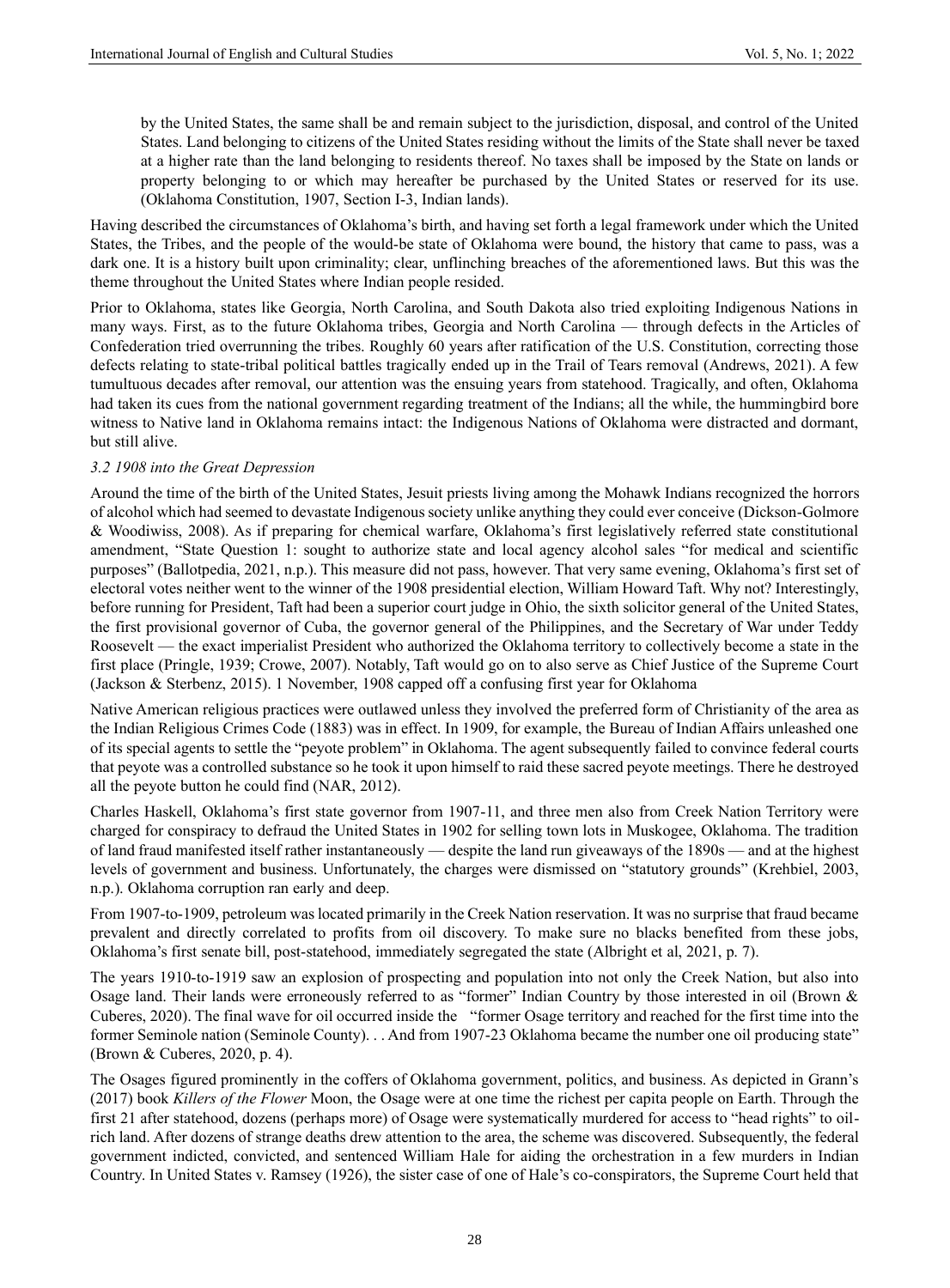the government had the authority to prosecute crimes against Native Americans (Indians) on reservation land that was still designated Indian Country by federal law. While evidence could not corroborate Hale's involvement in others, many knew the truth. Hale was unfortunately later pardoned in 1947 by President Harry Truman, over the objections of the Osage Nation. Interestingly later, Oklahoma Governor, Henry Bellmon pardoned Ernest Burkhart in 1965 for *state* crimes (Beacon, 2013). His convictions should never have occurred in an Oklahoma court.

In terms of legal assertions of authority, since statehood, Oklahoma has tried taxing many tribal activities. In an early case that was thankfully taken up by the Supreme Court in *Choctaw, Oklahoma & Gulf Railroad Company v. Harrison, Sheriff of Pittsburg* [sic] *County, Oklahoma* (1914), the state tried taxing mining operations within the Choctaw Nation, which the court characterized as an "occupation tax." Such tax amounts to impediment to giving effect to federal policies with the Indians: state overreach. Oklahoma is well known for attempting to pass unconstitutional laws (Forman, 2021; Taylor, 2021).

#### *3.3 World War I*

Approximately 22,000 Native Americans served in World War 1, 60% of which were soldiers — half of which were conscripted — the remaining Natives (40%) contributed support services for the Red Cross (Smithsonian Institute, 2020). It must be remembered that despite all the absolute evil thrust upon the Native American people since 1492 — they nevertheless fought for a country that did not love them in return. In fact, it would take the servicemen and women, veterans of World War 1, to help organize support for the Indian Citizenship Act (1924). Through this act, Native Americans were granted U.S. citizenship in their own land (Berg & Jansen, 2018, p. 604). Though this was not universally supported, particularly by Tuscarora Chief, Clinton Rickard, "This was a violation of our sovereignty. Our citizenship was in our own nations. We had a great attachment to our style of government. We wished to remain treaty Indians and reserve our ancient rights" (Encyclopedia.com, 2021 n.p.). Each tribe was not given the choice.

To complicate matters even further, while soldiers were away, as reported by Wood (1981), American Indians were encouraged to ramp up agricultural production and where infeasible, to forcefully lease their lands to white farmers, a policy of Bureau of Indian Affairs head, Cato Sells. If nothing else, an easy "calculation suggested that among the Five Civilized Tribes alone an estimated 30,000 government wards could be compelled to farm" (p. 249).

After World War I, there were continued attacks against isolated Indian tribal members in rural areas, by Oklahoma actors and individuals, as in the Osage murders. Attacks on many Freedman citizens of the Five Tribes occurred in cities, too. In 1921, a travesty dubbed the Tulsa Race Massacre, was an absolute horror that set the Black-Native population back decades. By this date, over the 14 years since statehood, Oklahoma citizens had lynched 33 blacks (Oklahoma History Center, n.d., p. 6). Whites destroyed 35 city blocks and killed hundreds of blacks, many of whom were citizens of Native American Nations. Thereafter, around 6,000 *blacks* were interned in facilities around the city for days (Messer & Bell, 2008); even insurers refused to pay claims (Council, 2021; Oklahoma Historical Society, 2021, n.p.), and banks refused survivors their money and closed out their accounts. In the aftermath, Oklahoma's lead attorney for the state "used her power to give immunity to any whites who looted homes or murdered African Americans" (Oklahoma Historical Society, 2021, n.p.). A newspaper, still in print today, was quoted:

The Tulsa World newspaper inflamed the tensions between blacks and whites by suggesting that the Ku Klux Klan could "restore order in the community." Since the KKK asserted white superiority with terroristic acts, such as lynchings, the mere suggestion from a mainstream newspaper that the KKK should intervene demonstrates how white supremacy was not only legitimized but also promoted with legal impunity (Messer, 2011, p. 1224).

#### *3.4 The Great Depression and Residential Schools*

While many Native children were shipped off to boarding schools — most constructed within Oklahoma — journalism (propaganda) from either side of white or Indian society was not accidentally assimilationist. *The American Indian Magazine* (1926-1931) was designed to promote the fictitious progressive Native American imagery in Oklahoma. The paper was overtly "paternalistic and promoted Indian assimilation into most aspects of European-American society…ignored many… issues facing traditional Indian communities" (Haller, 2002, p. 64).

Despite what is reported or discovered about the victims at these horrible schools — the boarding school era seemingly fit the agenda for pilfering American Indian land to the tune of ninety million acres by 1933 (Child, 2021; Barker, 1997). Oklahoma also led the nation in this area as well, with 81residential schools specifically to "assimilate" Native Americans. Yet, we must not forget, these were "child abductions," not willful participation by Indigenous Nations (Binder and Reimers, 1982, p. 59). The hummingbird shakes its head.

School administrators changed students' clothes, names, and diets, cut their hair, introduced them to the unfamiliar conceptions of time and space, and achieved obedience through militaristic discipline and regimentation. School authorities prohibited cultural practices and tribal languages, and replace them with Christianity, the English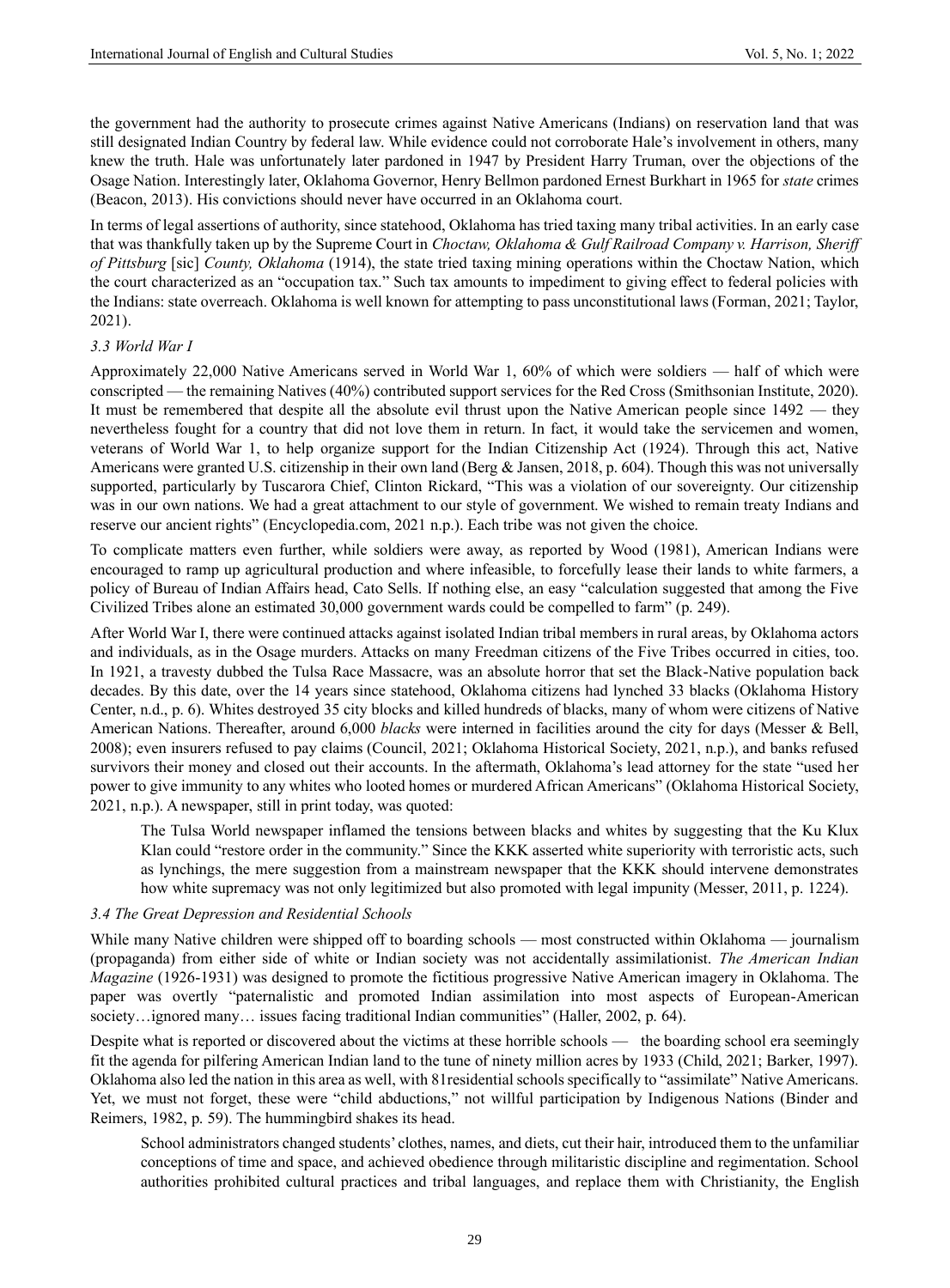language (Davis 2001, p. 20).

Immediately after statehood, citizens of the Indian Reservations in eastern Oklahoma spiked enrollment at Chilocco Residential School, according to research by Lomawaima (n.d.). The Cherokee, by 1925, made up the largest single tribal affiliation, whereby around 225 victims were created out of one tribe, in one school alone, to the end of what Ellis (1996) strangely termed a "peaceful war of assimilation" (p. 8). Recognizing the breadth of intergenerational trauma, Pridemore (2004) declared that Indigenous Nations and their people — even to this day — are trying to heal from the forcible taking of children and sending them away from their parents and families (48). This tragic phenomenon continues to reveal itself contemporarily, where in Canada and the United States, bodies of young Natives are being found in areas surrounding these schools, numbering in the thousands (Department of the Interior, 2021, n.p.). Healing and maintaining Indigenous resilience continues. According to the Crime Report (2021) of those who survived the residential school tragedies, 38% of the reported Indigenous children removed from their homes "suffered sexual abuse" (n.p.), and 83% of all Indian children were shipped to these schools, reported Murphy (2021, n.p.). Though, over this period, it is unclear why Judge Murphy did not admit that over a 90 year span *all* Indians will have been children.

As the depression creeped over Native America, Angie Debo worked within Oklahoma — and out from the great depression — authoring a few powerful books regarding the subtleties of corruption against the Five Tribes. Her work, *And Still the Waters Run,* harks back to the Creek Treaty language, that the land will persist as Indian Country forever, so long as the grass is green and the waters run. From a 1985 interview she discussed the subject of unknown history in her then manuscript, a subject that caused the publisher more than once to push her to back out of publishing it. She recalled:

difficulties with guardians that some oil-rich Indians were having, and he mentioned the guardianships, but I was thinking about the Osages and everybody knew what had happened to the Osages, but that was in just one county of Oklahoma, and didn't affect the Five [Civilized] Tribes. So his knowledge also was limited as he had been born outside of the state, but had grown up in Tulsa. But [he] had been unaware of the early part of this criminal conspiracy. After statehood, what we call the east half – that is the former Indian Territory – that had been owned and governed by the Five [Civilized] Tribes, dominated state politics, and to a certain extent it dominated the entire economic situation because the oil fields were in the eastern half – and they were spectacular oil fields. (Paragraphs 6-7 from 1985 interview transcript).

What Debo referred to was the illegal practice discovered between 1908 to 1934, where guardianships were a method by which Native people were "adopted," killed, and defrauded of their lands and royalties (Seielstad, 2021). The knowledge of this practice, of using Oklahoma's legal system to oppress people is not new nor is it a secret, yet many people know nothing about it. While it does take more than one person to accomplish any guardianship: an applicant guardian and a judge who will grant the petition, this only takes a nod. The hummingbird, during flight is nearly inaudible, too.

#### *3.5 The Meriam Report*

In 1926, at the behest of the Department of the Interior Secretary, the government began a two-year research project led by the infant Brookings Institution. This research sought to provide better comprehension of the extent of the negative effects of the culmination of hundreds of years of oppression on Indigenous communities. In 1928, one-year before the depression would officially begin, the infamous *Meriam Report* was published. The report was detailed, precise in some areas, yet flawed in tone including a fundamental assumption that Indian people were irresponsible and idle. Indigenous Nations are yet different from whites — even after all the tragedies, it stated, but Natives wanted freedom not that way of life resulting in *de facto* imprisonment to a reserve.

The report assumed that Natives needed to farm their lands for money and subsistence. It also stated that Indians lacked vocational opportunities to be employed by businesses as whites were — never mind Jim Crow. The report indicated that distance from urban areas was an impediment toward Indian modernity, and that Indian traditions lacked marketability.

The inarguable pieces of the report detailed extensive health problems, particularly *trachoma* — a bacterial infection that affects both eyes and without treatment can lead to blindness. This bacteria is the same one that causes chlamydia in sexually transmitted infections and easily transmitted by flies or fluids. Antibiotics on reservations were not commonly available, neither was treated water, or sanitary conditions. These preventable and treatable diseases are now only seen in absolutely destitute countries (Wright, Turner & Taylor, 2007, p. 421) not so much in America.

Two important facts, of particularly contemporary legal relevance is that the report detailed the following recurring themes: ". . . states have attempted to assert this jurisdiction and apply state law, but they have generally withdrawn when their efforts are challenged" (p. 45), and "The affairs of the restricted Indians of the Five Civilized Tribes in Oklahoma require serious attention. It is specifically recommended that the period of restriction which under existing law will expire in 1931 be extended for at least 10 or 15 years" (Meriam Report, p. 48). Oklahoma, of course, was partly a large reservation under federal jurisdiction, but the legal relevance of this fact was not understood by every Native.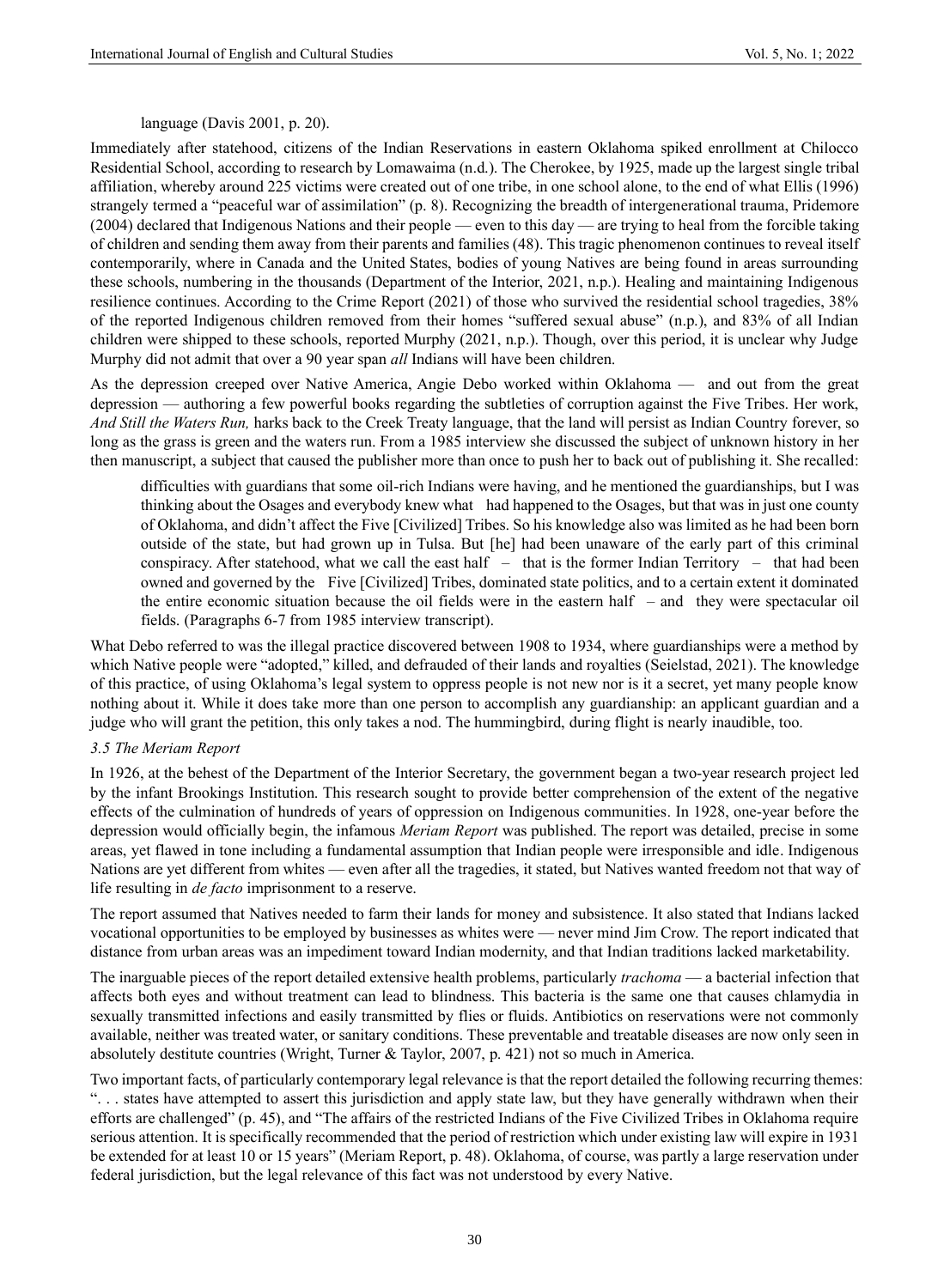The *Merriam Report* provides a plethora of historical citations for any serious historian. What the report did accomplish also, was to inform Congress of the necessity of pursuing alternative policies regarding the Indians. As the depression widened its reach and commodities were rationed, the Native American, just as many other Americans at that time, required a new deal.

#### *3.6 The Indian Reorganization Act (1934)*

Largely in response to the *Meriam Report*, at a little over five years after its publication and distribution, the 73rd Congress responded by passing the Howard-Wheeler Act (1934) or as it is better known: The Indian Reorganization Act. As with the 1924 Citizenship Act three years before, there was not absolute consensus about how to embrace (or not) support for this act. Some Indigenous organizations sprouted up just to overturn it (Hauptman, 1983, p. 378). In California, 181 tribes (*rancherias*) supported the act, 77 did not (Giago, 2009, n.p.); another source recalled 174 California tribes for it, and 78 against, with a mere 92 tribes or bands actually adopting it (Encyclopedia.com, 2021, n.p.)

Why then were there many tribes unsupportive of the act? The act itself is but 7 pages in length, but covers a lot. Besides defining what an Indian was: starting at "one-half blood quantum" for voting purposes or government participation, other restrictions peculiar to the Oklahoma Indians were also problematic. Section 13, 25 U.S.C. §5118, this Act reads:

Provided, That Sections 4, 7, 16, 17, and 18 of this Act shall not apply to the following-named Indian tribes, the members of such Indian tribes, together with members of other tribes affiliated with such named tribes located in the State of Oklahoma, as follows: Cheyenne, Arapaho, Apache, Comanche, Kiowa, Caddo, Delaware, Wichita, Osage, Kaw, Otoe, Tonkawa, Pawnee, Ponca, Shawnee, Ottawa, Quapaw, Seneca, Wyandotte, Iowa, Sac and Fox, Kickapoo, Pottawatomi, Cherokee, Chickasaw, Choctaw, Creek, and Seminole. (p. 4)

The sections in question that were stricken from Oklahoma tribal access were provisions that: restrict and permit easements and rights-of-way; allow the Secretary of the Interior to expand reservations or restricted lands; authorize creation of these forms of government; and removed Secretary of Interior power to authorize constitutions for tribes in Oklahoma. Why? Oklahomans understood that the land had value, and whites did not want to disturb such energy production (oil and gas). That would have been premature: the hummingbird saw there was oil and lots of it.

#### *3.7 The Oklahoma Indian Welfare Act (1936)*

The Oklahoma Indian Welfare Act (OIWA) basically brought the tribes who were left out of those five aforementioned provisions of the Indian Reorganization Act into equal status. These tribes were authorized to take loans on their land, have reservations expanded (land into trust), and of course, create constitutions with municipal style government. After everything else failed in colonizing or assimilating the Indians, incentivizing their activities to mirror those of the majority race, seemed to have noticeable effects. It would take over 40 years for all of Oklahoma's largest tribes to reorganize under OIWA, but after 1979, all Five Tribes' Nations had fully incorporated.

The most extensive analysis available of the Oklahoma Indian Welfare Act was a doctoral dissertation by Blackman (2009). The scholarly work provided demographic data including insight from an auto-ethnographic purview of an Oklahoma citizen. Blackman agreed with the other two minor analysts who had commented on OIWA: he had mixed feelings about the benefits or negative effects on tribes, thus did not distinguish his study from the others; it was only the recency of Blackman's scholarship that did so. He accurately concluded: 36,000 acres barely expanded the tribal land base and was marginal agriculture land. Around 10 percent of eligible Indians used OIWA loans. Eighteen Nations reorganized under OIWA, with 13 fully incorporating (Blackman, 2009, p. 212).

It would be during WWII that the termination period of certain Indigenous reservations and tribes began. This lasted up to around 1970. Ironically, the Nazi approach to using concentration camps — while borrowed from the United States' treatment of Native Americans — caused legislators and citizens unease. It became worse that someone made the connection of tribal self-government as expressing actual-practice Communism. Fighting Fascism and Communism were two of the lesser reasons to join that war, so terminating the Indians during the war became a close reality. Not only were Oklahoma Indians deprived of their lands, children, lifestyles, religion and culture — and ushered at gunpoint to reservations — the government, after WWII, wanted to destroy reservations, federal recognition of tribes, and give Indians bus tickets and send them away into unknown cities (Rosier, 2006, p. 1306).

#### *3.8 World War II*

Much has been rightfully made about Dinè or Navajo code talkers of World War II, though little is made about the other tribes and their languages. Meadows (2003) provided a cohesive history of Comanche code talkers, including the very same Comanche whose last great Chief, Quanah Parker saved them from self-extinction by surrendering 2 June, 1875 to the United States at Fort Sill, Oklahoma. Oklahoma tribes were prominent in secret code talker service. Among the tribes from Oklahoma were: Cherokee, Choctaw, Muskogee Creek, Seminole, Kiowa, Comanche, and Sac & Fox (p. 283). While fighting for the United States abroad, the hummingbird spoke alongside them (p. 282); at home, in Oklahoma, the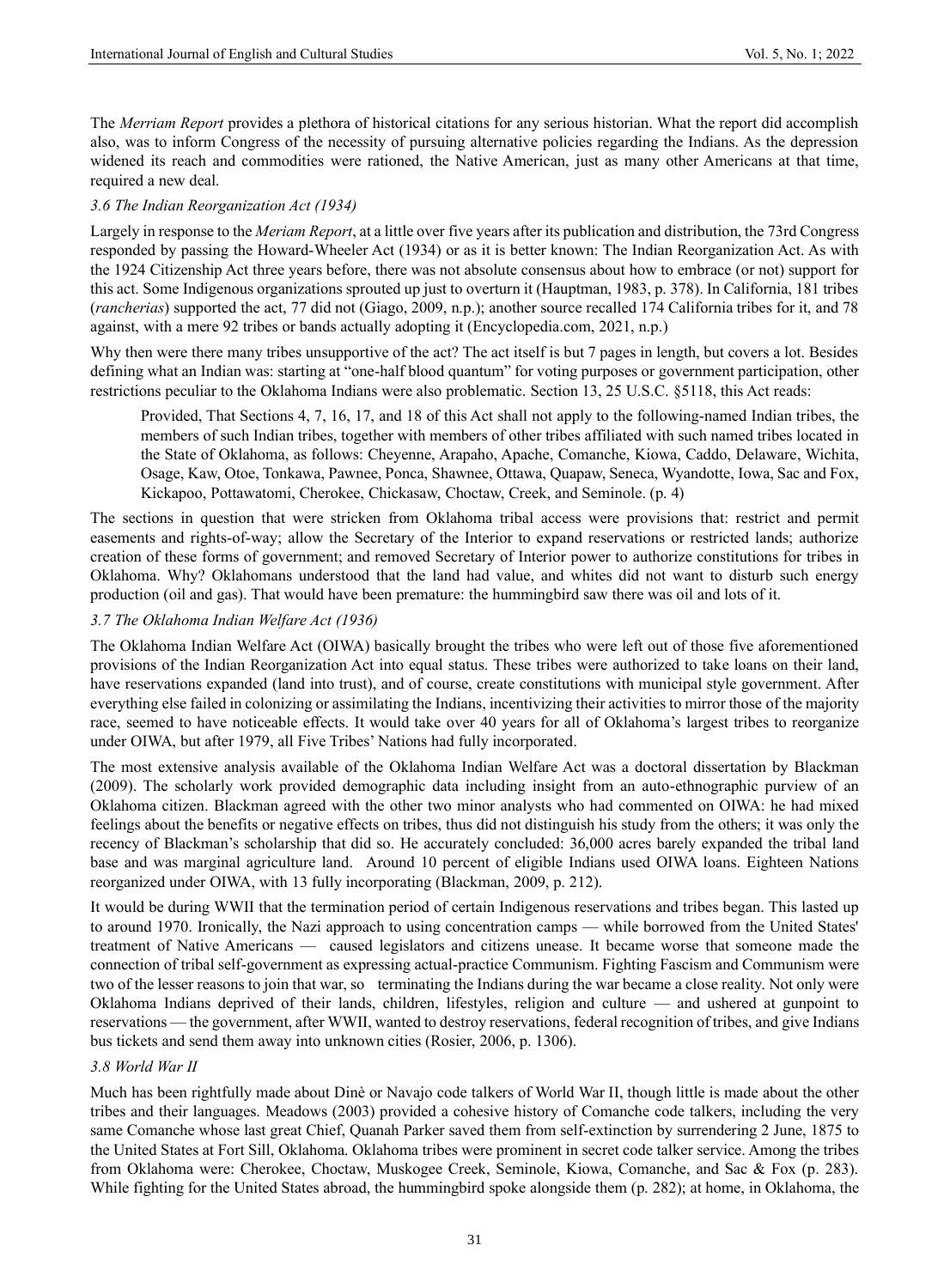legal system began reinforcing the tradition of exercising jurisdiction over Indian Country and the Indian people. Take the following tragic error, for example: the criminal case of George Wallace.

On 3 February, 1942 a complaint of rape was filed against a Comanche Indian, George Wallace. He was arrested and taken into custody in Cotton County by the state of Oklahoma. Three days later, the district attorney's office of Oklahoma City (OKC) demanded that defendant Wallace be turned over to the Federal government for prosecution, that his crime occurred on what was an allotment inside the "former" Comanche Reservation. The OKC district attorney's request was complied with. It was at this point, the story should have rightfully taken on the narrative we see today in Oklahoma: that prosecution of crimes committed by or against Indians within "Indian Country" fall exclusively to the U.S. Government to prosecute. During this time, the Interior Department and executive branch was mostly antagonistic to concerns and rights of Native Americans.

The moment the federal government took Wallace into custody, his life should have stayed in their hands, and the deliberate legal failures built upon his name would not have occurred – as sole and exclusive jurisdiction of Wallace's offense fell to the United States District Court for the Western District of Oklahoma, not the state (recall the Ramsey, Burkhart, and Hale trials for the Osage murders). Yet, mistakes are bound to happen, or be compounded through years of inaction or feigned ignorance. In 1942, the Federal government wrongfully delivered George Wallace again into the custody of Cotton County, under Oklahoma's jurisdiction because it stated it did not have power to prosecute. In time, there will eventually be thousands of cases like Wallace's, where people are illegally held without appeal, without help.

Time passed, and George Wallace found himself imprisoned by guilty plea. While incarcerated, he filed a Habeas Corpus petition, trying to again correct the executive branch and district court mistakes in the Oklahoma Court of Criminal Appeals (OCCA). The world was celebrating the surrender of Japan that week in September, signaling the end of World War II. George Wallace had his wrongful prosecution in front of the OCCA, his case was decided 9 September 1945 (OK CR 92 | 162 P.2d 205). The opinion acknowledged that he was held illegally, but the errors of the federal government fell to his feet, and not Oklahoma courts. He was wrongfully denied relief and discontinued fighting his case. The issue resolving his Indian Country claim world later fall to Creek Nation citizen, Patrick Murphy and Seminole Nation citizen, Jimcy McGirt sixty-years later.

Rosier (2006) offered an interesting assertion regarding one of the iconic moments of World War II lore. Joe Rosenthal's Iwo Jima flag photo, he noted, while a staged event on 23 February 1945, said that "Ira Hayes was not touching the flagpole" (p. 1304). He also stated that his pose, while unintended, remains a symbol of Native American inability to obtain basic rights even after they returned home after risking their lives. Ira Hayes was a Pima Indian. Rosenthal's photo is part of the National Archives (80-G-413988).

## *3.9 The Hoover Report*

In 1949 the United States had a solution to making government more efficient while additionally proposing to finally assimilate Native Americans into white society. The idea was to move them to cities, disestablish all reservations, and dismantle the Bureau of Indian Affairs (BIA). There were string recommendations that the U.S. eliminate tribal governments, too. These ideas were derived from a commissioned government report published in 1948 called the Hoover Report. Besides the recommendations within the controversial Hoover Report, Congress passed additional sovereigntystripping legislation in 1953: Public Law 280, Indian Termination Act*,* and House Concurrent Resolution 108 (HCR).

During 1953-1964, terminations of 100-plus tribes occurred (HCR 108, 1953) and jurisdiction was mandated to six-states and offered to any (P.L.280, 1953). Around 2,500,000 acres of trust land lost restricted status. Oklahoma did not sign onto accept jurisdiction over Indian Country. A companion law, three-years later, to encourage Oklahoma Indians and others away from their lands came The Indian Relocation Act, or Public Law 959 (1956) which dangled vocational training and an initial seed money for 1-months rent and a one-way ticket by bus to one of a handful of select cities (primarily in the West). Many Indians left to the cities.

## *3.10 Korean War*

The Korean conflict has a general beginning in 1950, five-years after WWII. However, directly after World War II, allies including America occupied Korea across a three-year period from Sept., 1945 until Aug. 1948 (Stueck & Yi, 2010, p. 179). As the Cold War began, this three-year unofficial Korean War also started and 10,000 American Indians had enlisted to serve there. Some of the enlisted Natives were veterans from WWII. (Thatcher et al., 2016, n.p.).

Three of these Indigenous veterans would earn the Congressional Medal of Honor, according to a government report (Lindsay et al., 2006, p. 4). Another article recorded the names of seven Natives, four of whom were from Oklahoma Tribes: Captain Raymond Harvey (Chickasaw), Sergeant First Class Tony Burris (Choctaw), Private First Class Charles George (Cherokee), and Pascal Poolaw (Kiowa), Zotigh (2020). While they were fighting, the government and think tanks were coordinating how best to finally extract Indians from their treaty lands and eliminate its trust responsibility.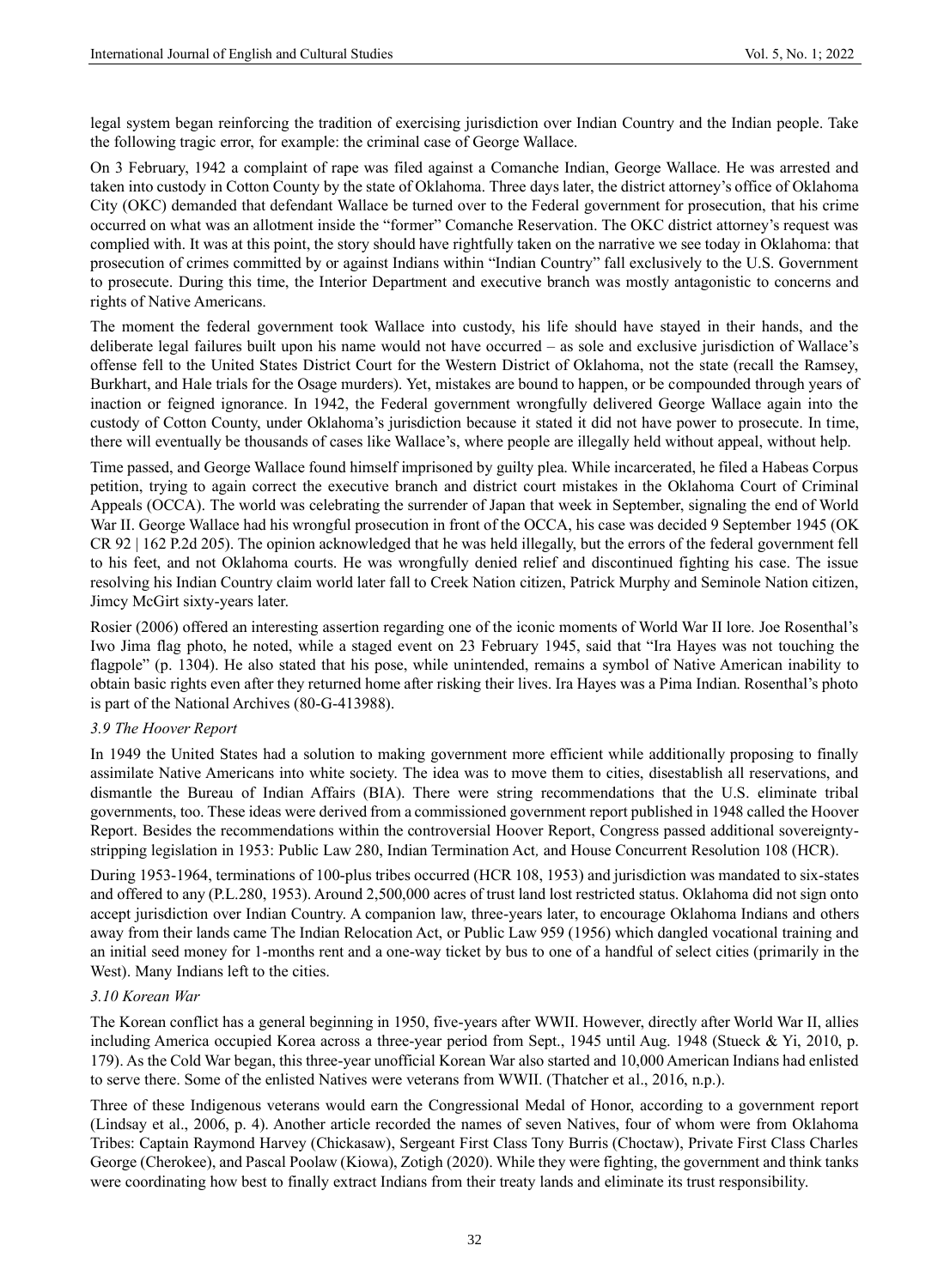## *3.11 Vietnam to Murphy v. Royal*

Starting in 1944, the government's termination period of Indian affairs began and lasted at least until 1970. Many tribes in fact were terminated from federal oversight, lost land, and sovereignty. This mistreatment, coupled with the Indian Relocation Act (1956) to cities was a double-edged sword. Those Indians who did move away into the cities found colleges, universities, and established like-minded political groups (Burt, 1986, p. 5). The urbanization of the Indian sparked the Red Power movements by the 1960s — following in the steps of such visionaries as Huey P. Newton and Bobby Seale — founders of the Black Panther Party for Self Defense, groups such as American Indian Movement fought for civil rights for the Indian, too.

Wilkes (2003) explained the policy of termination and dispersal of Native Americans post-World War II effectively split the population of Native people in half — one part into cities and the other part on reserves. This further widened the socioeconomic gap with all people. Yet, those who left made the best of the situation. The city was large and many other services could be applied for and organizations to visit if one needed to survive in the short-term.

Vietnam was not the Native American Indian fight either, but there were veterans. Of particular interest in the 1960s was a handful of Supreme Court cases that dealt directly with Oklahoma Indian land. In the most important of these cases, Oklahoma had assumed ownership of the Arkansas River — which flows through Tulsa — traversing Cherokee, Muscogee Creek Nation, and Choctaw lands. Oklahoma oil companies were illegally leasing sites for exploration and drilling and for yet another time in its history, Oklahoma was caught taking minerals from land they had no authority over. The case was *Choctaw v. Oklahoma* (1970). The case is integral as relating to Oklahoma traditional history, not only due to the subject matter and parties involved, but because of the era of justices and the legendary Solicitor, Louis Claiborne. Claiborne was known for his unusual British-Louisianan accent and that his sister was famed clothing designer, Liz Claiborne. The justices in *Choctaw* were very direct, often humorous, despite the fact they realized what they had on their hands was a mineral rights swindle. Justice Black and Claiborne exchanged on day two:

#### **Hugo L. Black**

*Is anything in the record that indicates that the bed of the stream as such has embodied in it any minerals of any type that make it of a special value?*

#### **Louis F. Claiborne**

*Today, yes Mr. Justice Black.*

## **Hugo L. Black**

*What is it?*

## **Louis F. Claiborne**

*It's oil.*

#### **Hugo L. Black**

*Oil*.

## **Louis F. Claiborne**

*And this controversy arises because very valuable oil deposits have been discovered in the bed of the river and so the matter becomes an important practical dispute.*

#### **Hugo L. Black**

*Is the real pragmatic question then who owns the oil there, the Indians or the State Oklahoma?* (1969, n.p.).

The court opinion, by Thurgood Marshall, held against the oil companies and Oklahoma. The Choctaw had won and this signaled to the other tribes they needed to get busy, looking into the Indian Reorganization Act again, and also into their own treaties. *Choctaw* reminded the stakeholders Oklahoma has no authority over Indians, their property, or federally recognized tribal visitors in Indian Country — unless expressly conferred by Congress (*United States v. Kagama*, 1885; *United States v. Pelican*, 1914). Within the Choctaw case, the hummingbird was mentioned fourteen times.

During the 1970s, Native Americans suffered through much more. Although the government's policy positions were becoming harder to maintain because of the press. President Nixon granted tribes the ability to exercise their religion and sacred practices, restoring some of the bent first amendment rights they had lost the previous century.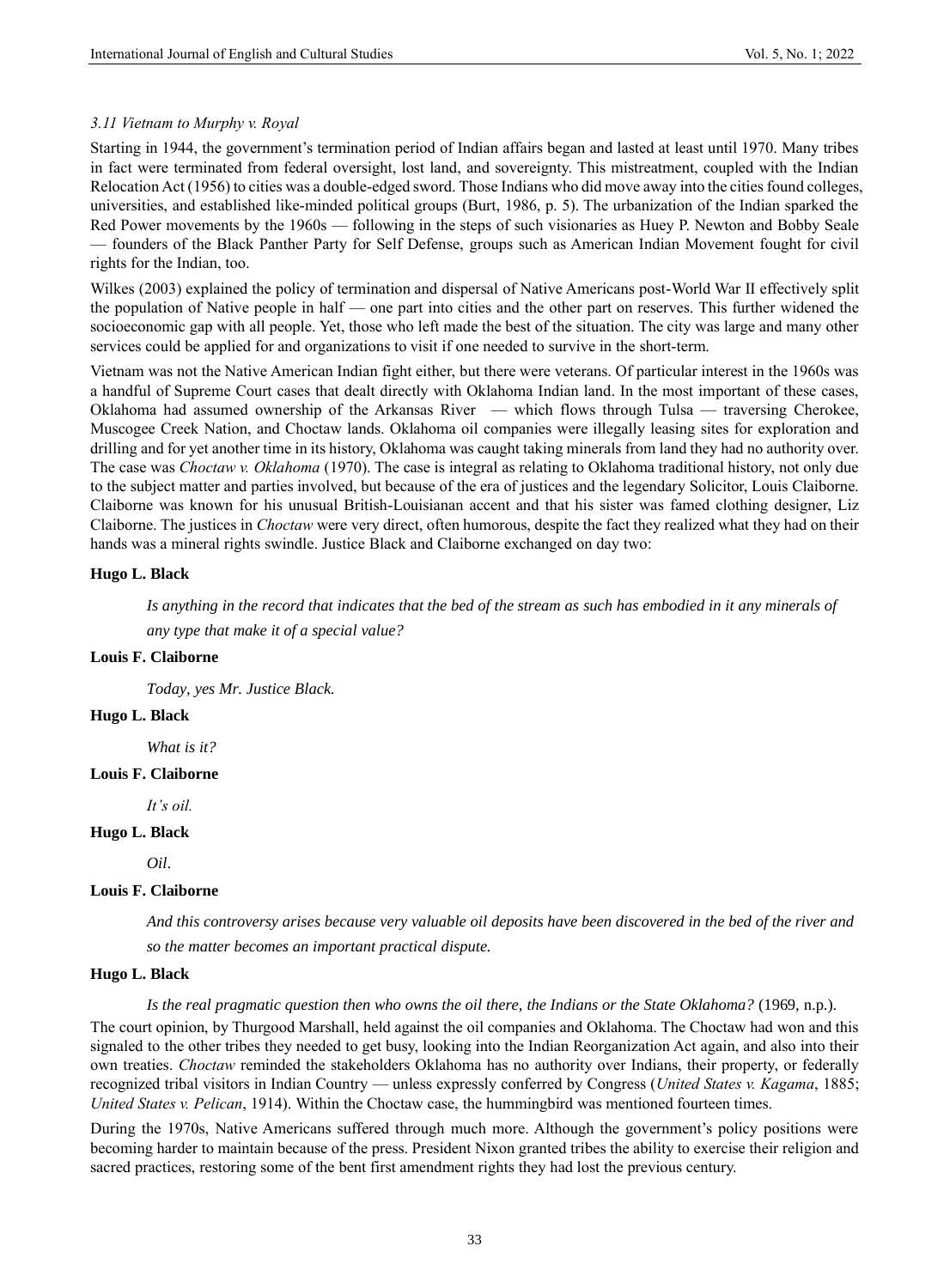Another difficult subject to report is that Native women were forcefully sterilized at that same time. The tragic irreparable victimization overshadowed a great victory of religious restoration. Dr. Connie Uri uncovered the systematic, surgical prevention of life — the sterilization in 25% of all Native women; hundreds of forced procedures occurred right in Claremore, Oklahoma, within the Cherokee Reservation boundaries (Uri, 1974). This building houses a medical center to this day, having an enclosed courtyard, where the hummingbird had visited many times.

The larger Oklahoma tribes would fully incorporate in 1979 and incur further attacks on their sovereignty. Such attacks were aimed at water, gaming, and taxation — including some criminal jurisdiction cases. All told, the tribes would collect enough strategic victories and growth with which to set the stage for the two greatest tests against their existence since the Trail of Tears. As stories of perseverance usually begin with tragedy, the history of Patrick Murphy is just that. Murphy, a citizen of Muskogee Creek Nation perpetrated a murder, inherited the chance to finally explain to the Supreme Court, that Oklahoma had illegally tried, convicted, and imprisoned him — like thousands of others before and after him (where some were wrongfully put to death, or killed by gangs in prisons, or disease). As of the time of Murphy's case, Oklahoma led the world in incarcerating Natives (Daniel, 2020).

#### *3.12 Murphy v. Royal*

The case experienced delays on its way to the Supreme Court. By the time it reached the Tenth Circuit Court of Appeals, *Murphy* had overcome many procedural or jurisdictional barriers just to be able to make the request that his *habeas* petition be heard*. Murphy* was already on an amended *habeas corpus* request, but the existence of the Creek Nation was hanging in the balance, the case had to be handled correctly.

It seemed the Oklahoma Court of Criminal Appeals and the federal district court below were egregiously in error by dismissing Murphy's earlier appeals. Using very careful analysis, the Tenth Circuit's opinion provided meticulous discourse at over 100-pages. However, just as the 1969 Arkansas River case in *Choctaw* brought energy corporations out of the woodwork, this case certainly created anxiety — spawning several *amicus curiae* briefs by oil companies again, including livestock farmers, on one side, and Women's Rights Organizations and other tribes on behalf of *Murphy's* claim.

The Tenth Circuit ruled in favor of *Murphy*, that the area he committed his crimes was inside the Creek Nation Reservation. However, in its opinion acknowledging it to be a correct decision, the court believed that the case presented an important enough issue to warrant review by the Supreme Court. Thus, Oklahoma appealed, preparing for a redo with special counsel in tow. In Oklahoma's opening brief, it tried to rebound, and present its tradition of genocide and anti-Indian history as proof that all reservations in Oklahoma did not survive statehood.

After briefing and an action-packed oral argument, the court did not issue an opinion with *Murphy* in the 2019 term. Besides asking for additional briefing regarding jurisdiction, it seemed the opinion demanded a full court. Dr. Justice Gorsuch recused himself because he was on the Tenth Circuit Appeals when *Murphy* passed through that court. There was no place to go with eight justices on the case, it seemed. On the last day of the term, the Supreme Court announced that they bound *Murphy* over for another set of oral arguments the following term. Months passed, yet within that term, they took up the case of Jimcy McGirt instead. And because Gorsuch had not recused himself from it, as he had done in *Murphy*, by the close of the 2020 terms, everyone's anxiety about the case might also come to an end through *McGirt v. Oklahoma.*

The King Memorandum (2020) was prepared by the solicitor for the Department of Interior. This *memo* assured the IRA's specific inclusion of the named Oklahoma tribes in Section 13 was nonetheless unambiguous evidence that Congress understood them to be under federal jurisdiction at the time of the IRA's enactment (1936). This memo was written months before the *McGirt* decision. Oklahoma knew it was largely a reservation since 1907, but they pressed on.

## *3.13 McGirt v. Oklahoma*

The oral argument for *McGirt* provides great understanding of the issues. Better still, the legendary opinion by Dr. Justice Gorsuch is the greatest source of knowledge on the issues of reservation disestablishment and Indian Country jurisdiction. After two months, Gorsuch delivered the opinion in *McGirt* — 5-4 affirming the Muscogee Creek Nation boundaries, which included Tulsa, Oklahoma. Oklahoma finally understood that they never had jurisdiction. Or did they? That same day, *Murphy* was also finally affirmed by the Supreme Court in a 6-2 opinion *per curiam*, with Alito/Thomas as dissenters. That day, five other reservations in Oklahoma were recognized by The Supreme Court as well. (Jimcy McGirt *pro se certiorari* petition is **Figure 1**, p. 25).

The court's comfort with the subject matter markedly advanced by the date for oral argument in *McGirt*. The court discussed at length the consequences of ruling for either side; however, the case was rather simple, painful, but simple review of a handful of statutes and a few treaties. Then again, there is no other way to minimize that *McGirt* had been accused of sex crimes (now convicted). Within *McGirt* the court acknowledged that they said "nothing new," announcing "no procedural rule," as *Solem v. Bartlett's* (1984) disestablishment framework was long standing and The Creek Treaty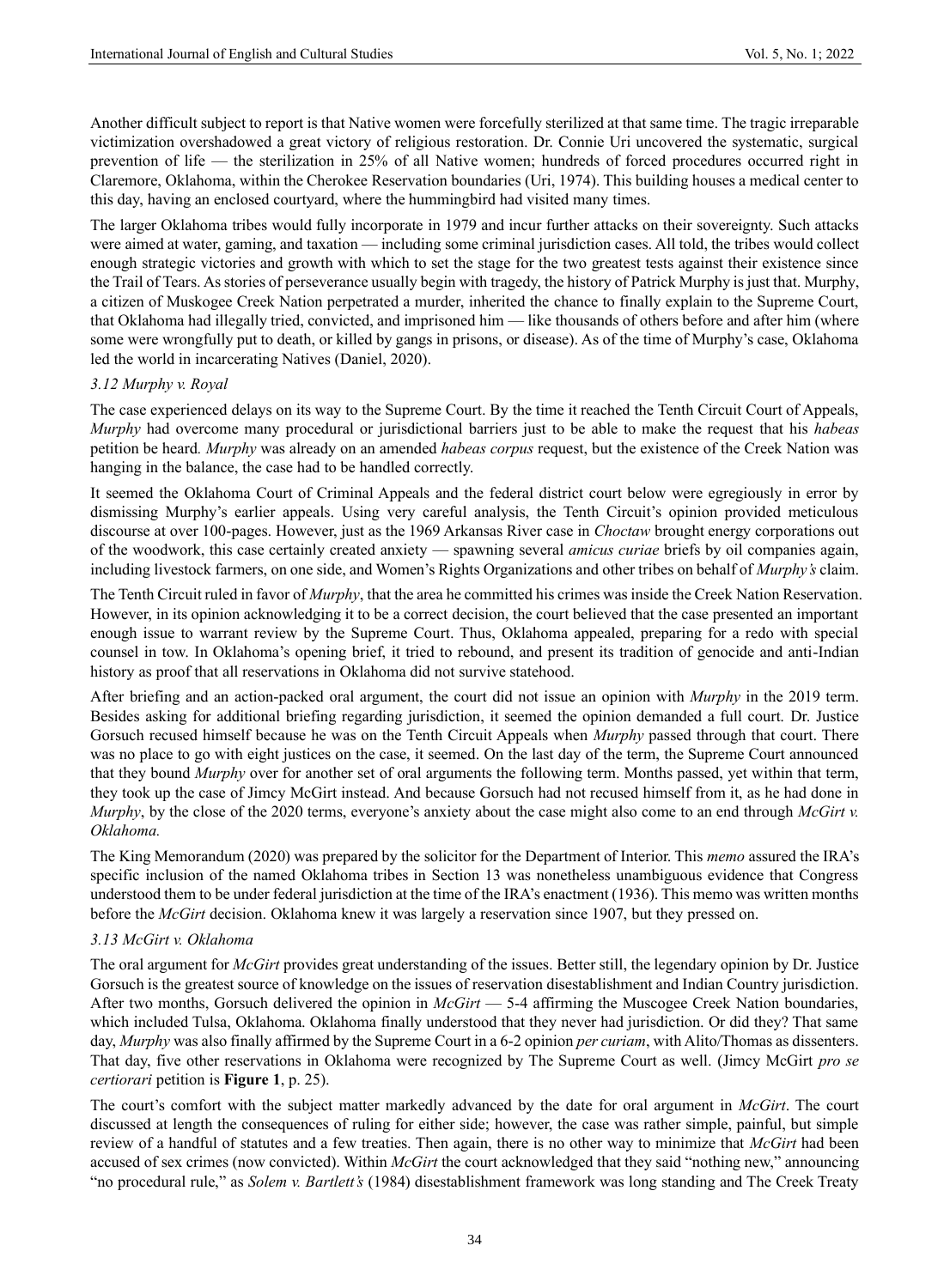of (1866), and Major Crimes Act (1885) preempted states from exercising authority in federal reservations. Oklahoma's Enabling Act (1907) also held a disclaimer, thus, Oklahoma's only argument was roughly: we have overrun tribes and taken from the Oklahoma Indians for over 100 years, please recognize that, and affirm. The court did not: "we are asked whether the land these treaties promised remains an Indian reservation for purposes of federal criminal law. Because Congress has not said otherwise, we hold the government to its word" (Gorsuch, *McGirt*, 2020, p. 1).

> Petitioner's single issue is WHETHER state courts can maintain jurisdiction over Indians accused of major crimes in Indian Country, ignoring federal statutes, precedent decisions of this Court, the Tenth Circuit and even state district and appellate court decisions that give exclusive federal jurisdiction for Indians accused of major crimes in Indian Country.

The Oklahoma Court of Criminal Appeals is the state's criminal court of last resort-having exclusive jurisdiction of all criminal appeals; therefore, the doubtful decision made without subject matter jurisdiction is void ab initio and Petitioner has no further state remedy.

#### CONCLUSION

This case involves state court actions without subject matter jurisdiction and doubtful determination of important questions of state power over Indian affairs in Indian Country within the Mvskoke (Creek) Nation of Oklahoma. It affects the fairness, integrity, and public reputation of judicial proceedings and the abuse of the state's authority;

THEREFORE, this petition for certiorari should be granted and the case reversed and remanded to state court to dismiss the state convictions as void ab initio and release Petitioner forthwith. EXECUTED under penalty of perjury under 28 U.S.C. §1746 and 12 O.S. § 426 at James Crabtree Correctional Center, Helena, OK and resubmitted May 16, 2019, with corrections to the in forma pauperis per Rule 14.5.

Respectfully submitted

ey Martint, 05/16/19 Olmey McGirt, #178480, Pro se Petitioner 216 North Murray Street Unit 5 south Helena, OK 73741-1018

19



*Note:* image taken by Elton (2021).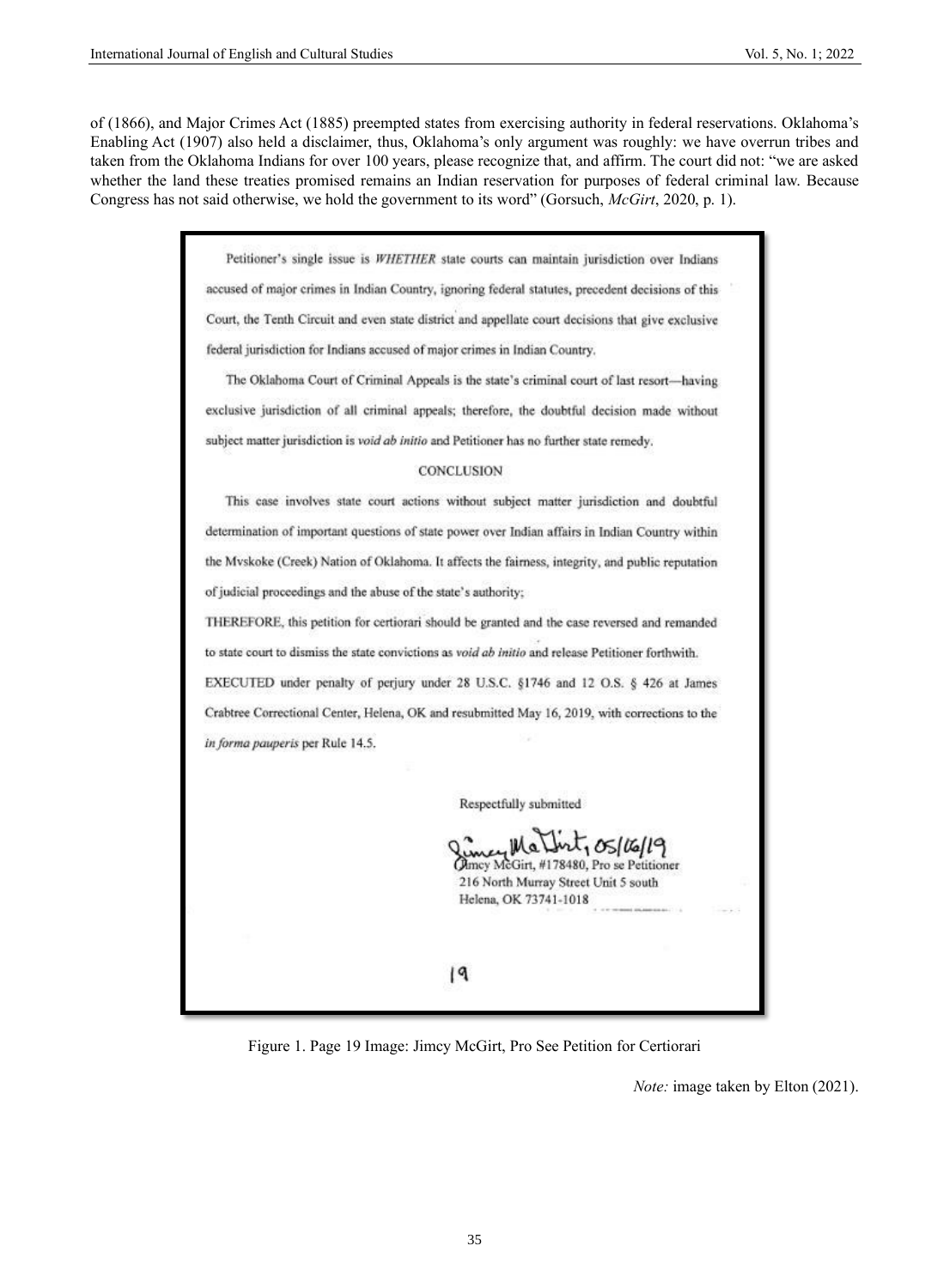#### **4. Discussion**

Cases such as *McGirt* reflect a current and historical reality of racialized violence inherent in violations of the United States' trust responsibilities to the tribes. "The very motive and intent of racialized violence is to protect carefully crafted boundaries, in the physical and social sense. It is a purposive process of policing the line between white/not white, between dominant and subordinate" (Perry, 2009, p. 401). These are reasons why we have laws like the Indian Country Crimes Act and The Second Trade and Intercourse Act (1 March 1793), where notably, the act's criminal provisions prohibited "any citizen" from committing "any crime," while in Indian territory, against "any friendly Indian" (Andrews, 2021, p. 208). The Act thus insured a form of 'national security' in that other Americans were prohibited from committing crimes against *friendly Indians—* despite any treaty with the United States. This undoubtedly was enacted to prevent war with Indigenous sovereigns and effectuate its unfolding trust responsibility.

The victory of acknowledgement of the Creek Nation boundaries has resulted in many other tribes in Oklahoma reviving their powers and confidence. From 9 July 2020 until 12 August 2021, the Oklahoma Court of Criminal Appeals had reluctantly issued opinions consistent with *McGirt* and *Murphy,* opinions which had the effect of acknowledging broader Indian Country. Since, Oklahoma has had dozens of petitions for *certiorari* pending through the winter of 2021-22, primarily stemming from Oklahoma Appellate court decisions, all were denied but one, *Oklahoma v. Castro-Huerta,* a case involving the General Crimes Act – non-Indian crimes against Indians are covered under federal law. The arguments were Justice Breyer's last on the court. As in the *McGirt* argument, Oklahoma kept trying to place itself at the table with the tribes and federal government. Most of the Justices realized their hands were tied: they can't legislate. Non-Indian people who harm Indians must be tried in federal courts.

Interestingly, through a recent illegal Oklahoma court case *State Ex Rel Matloff v. Wallace* (2021), the OCCA has since revoked all its previous rulings that they "lacked subject matter jurisdiction" over Indian Country, contrary to Oklahoma legislative authority. Additionally, OCCA has taken a step further in claiming they will not recognize the reservations from its post Civil War form (1866), nor overturn any wrongful conviction. This case is just another example of Oklahoma abusing tribal members, and preventing the federal government to take custody of each of its illegally imprisoned, per self-imposed legal policy powers (Miller, 2021). However, the state again is wrong, as former U S. Attorney for the Northern District of Oklahoma also realized after reading *Wallace*: "…we know that the floodgates have been closed for the moment, but it remains to be seen whether or not the Supreme Court will overturn that decision and reassert that it does have a retroactive impact," Shores said (Trotter, 2021, n.p.). *McGirt* was no procedural rule; it was a substantive affirmance that federal law has always pre-empted Oklahoma in criminal matters regarding Indian Country. SCOTUS, however denied the petition for *certiorari* in the *Wallace* case and many wrongfully imprisoned Native Americans remain behind bars. Before the close of Supreme Court 2021 term, perhaps *Castro Huerta* will offer hope.

Following the law in *McGirt* could have potentially began repairing families from decades of intergenerational trauma wrought by Oklahoma's colonial policies and racist traditions. Oklahoma could have also corrected their justice system, too, which bounces between number one or three in the world in incarceration. For example, in 2011, "the confinement rate for Native youth was 376 per 100,000, compared to 225 per 100,000 for all youth" (aecf.org, 2013). Wodahl and French (2017) also pointed out to the world that Native Americans were heavily overrepresented in prisons, as Natives are merely 1.5% of the population (p. 163). Evidence further shows that academia (and U.S. states) have known about this fact for decades (Greenfeld & Smith, 1999; Mauer & King, 2007). Reconcile this with Native American and Indigenous Alaskans serving in the military at the highest rate over any ethnicity or race (Holiday et al., 2006). There is much work left to accomplish. Much of it must begin with states reconciling their wrongs with the tribes.

Important economic data across the 20th century exposes deep inequality issues. While limitations imposed on this paper are extensive breadth of records and limited writing space, it must be illustrated that Indians are losing ground as of 2019. In fact, U.S. Census data and other authors have foreshadowed this fact (see Table 1 and Figure 2, of the following pages). Native Americans households average 200% less than non-Indian households, translating to a difference of \$45,000 annually.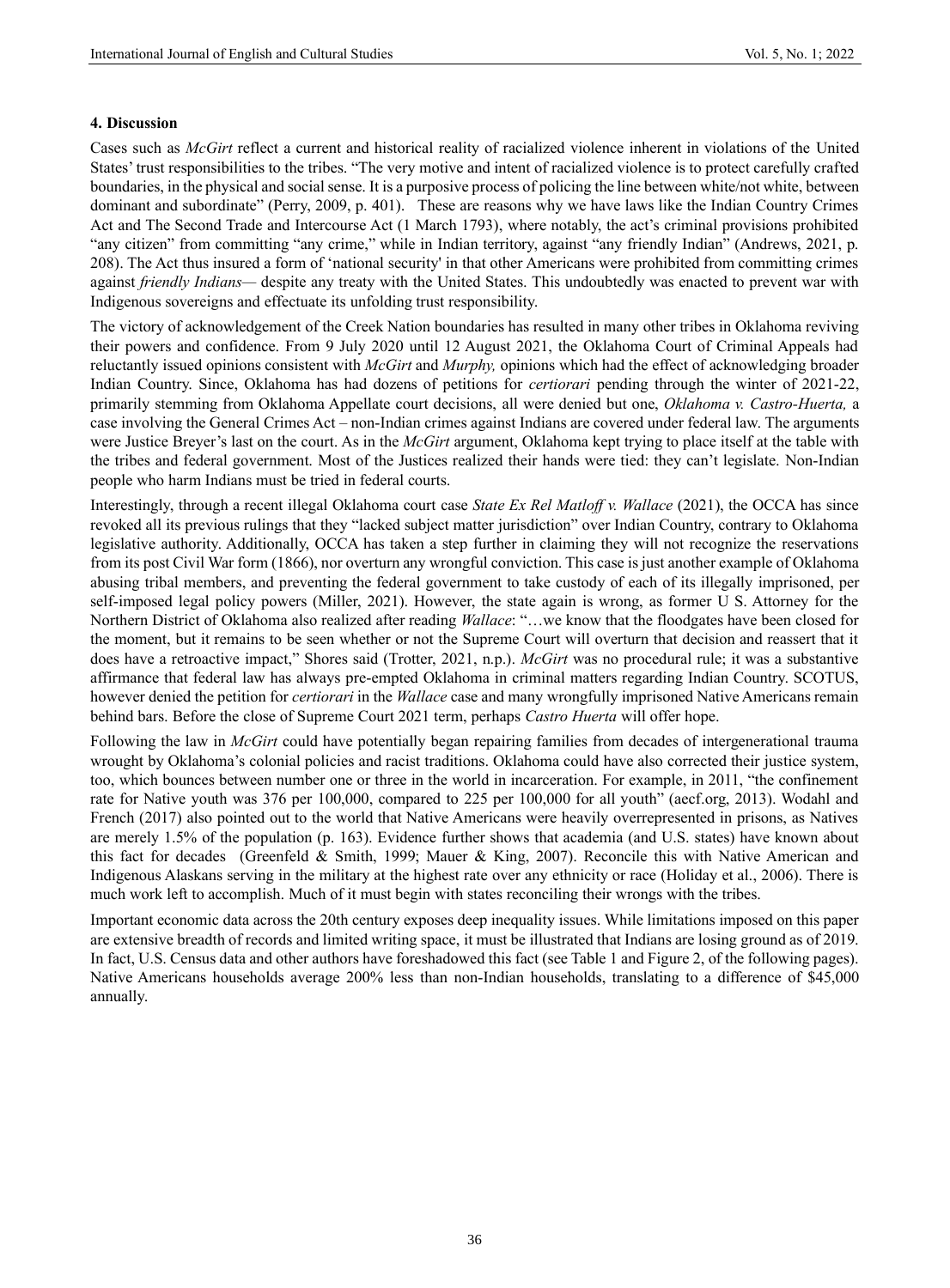| $19-$<br>Averages for | 1920/1939         | 1940/1959                | 1960/1980          | 1980/2000               | 2019            |
|-----------------------|-------------------|--------------------------|--------------------|-------------------------|-----------------|
| 20 year periods       | Male Only         | Male Only                |                    |                         |                 |
| Median<br>Income      | \$100<br>(Meriam  | \$797                    | \$3282.50          | \$20642.50              | \$23,000        |
| Native Households     | Report, 1928).    | \$500 (Bernstein, 1986)/ | \$2218<br>(Sorkin, | \$14,000                | (Redbird, 2020, |
|                       |                   | \$1094, Sorkin, 1974)    | 1974, p. 34).      | (Paisano, 1993, p. 6).  | n.p.)           |
|                       |                   |                          | \$4347             | \$27,285                |                 |
|                       |                   |                          | (compare)          | (U.S. Census, compare)  |                 |
|                       |                   |                          | Harvard, 2008)     | census 2005).           |                 |
| National<br>Average   | \$1350<br>(Meriam | \$2800                   | \$7635             | \$31584                 | \$68,703        |
| Median Income         | Report, 1938)     | $(\$2300,$<br>Bernstein. | \$5600             | $$21020$ (Census.gov)   | (Kopestinsky,   |
|                       |                   | 1986).                   | (Census.gov)       | \$42148<br>(census.gov, | 2021).          |
|                       |                   | 3,300<br>(Census, 1950). | \$9870             | 2001)                   |                 |
|                       |                   |                          | (Census.gov).      |                         |                 |

Table 1. Native American Income Acros*s* 99 *years*.

*Table 1, Note*: No attempt was made by the authors to distinguish reservation from non-Indian country residences. The acknowledgment in 2020 that half of Oklahoma was reservation land since 1866 has affected the integrity of historical data in this area. This table includes all areas in the averages. Where there are two numbers, the second number indicates the annual income at the twentieth year.

## **5. Conclusion**

"There is a trope in federal Indian law under which the Court understands widespread, on-the-ground violations of a particular tribe's land and sovereignty rights to create a sort of legal precedent for continued violation of those rights" (Tweedy, 2021, p. 764). Though, just as the anti-Indian movement, governments, wars, and legal-criminal justice system has been able to muster a collective voice, to justify weaponization of practices and traditions against them, so too, can Native American communities react strategically on both national and global levels. Demands must include enforcement against hate crimes and for civil rights legislation; demand education against bigotry, and engage in campaigns against the institutions and mythologies that form ethnoviolence at its inception. These issues are integral pieces of this movement toward full Indigenous sovereignty, according to Perry (2002, p. 416). Implementing *McGirt*, however, is a start at reconciling the decades of oppression and it must be done. The recent reauthorization of the Violence Against Women Act (March, 2022), adding concurrent tribal jurisdiction to certain crimes will help with confidence and self-determination.

The Indigenous Nations must own their sovereignty, leaving no person behind. It must not be forgotten that only 235,000 Indians were left alive by 1900 (Reyhner, 2006). The mortality rate was dangerously static until after World War 1, when it slowly began to recede as the birth rate boosted the population. The Indians of Oklahoma have been resilient, much like all the Indigenous people throughout North America — having similar histories and epistemologies. There is a hopeful and bright future ahead. Higher education and virtual business are promising areas of focus.

It has taken the Supreme Court of the United States 75 years to begin to clear up these injustices depicted in *Ex parte Wallace* (1946) and outlined in *McGirt*. Imprisonment as a vehicle for oppression is historically obvious here (Rolnick, 2016, p. 70). However, with the federal government and tribes in control now, the potential for correcting criminal justice must depict a glass half-full attitude. Oklahoma, on the other hand, wishes the tribes back into their dark places. At the time of this writing, Oklahoma had dozens of petitions for *certiorari* in front of the United States Supreme Court challenging the *McGirt* decision in a variety of forms — all baseless. It will be up to the many wrongful incarcerated petitioners challenging *Ex Rel Wallace* (case of Clifton Parish, *Choctaw*) to convince the Supreme Court to again show the world that Oklahoma refuses to listen. The rules for federal habeas corpus are undeveloped for claims regarding sovereign authority, but someone must force open that door if SCOTUS dares not listen. The tribes rode *Murphy* and *McGirt,* both prisoners all the way to the Supreme Court the first two times, will they avoid these pleas of their people now that their reservations are not at issue? Indigenous leadership was not historically political; one led by example.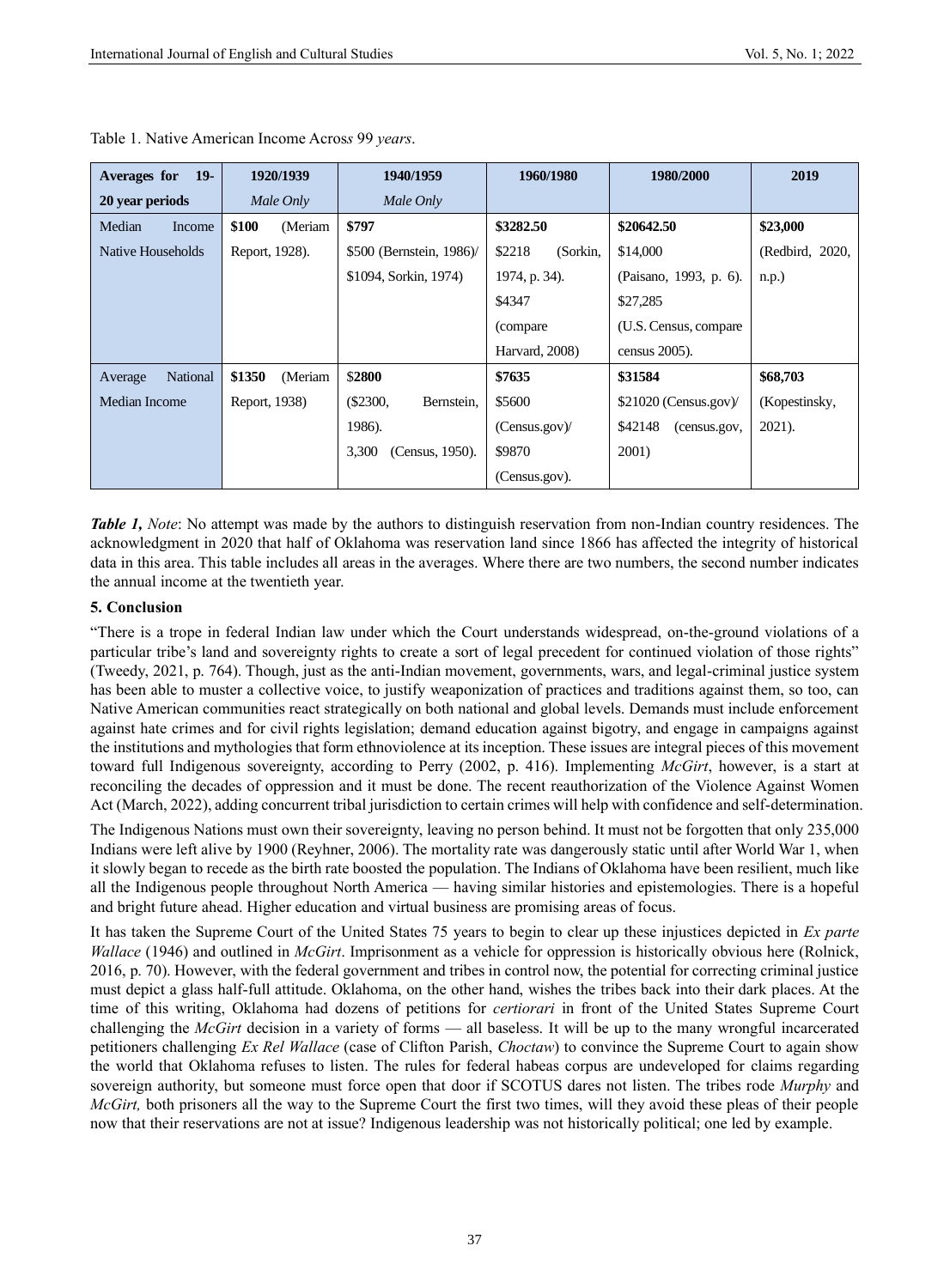

Source: from Table 1, Elton and Been (2022)

Figure 2. *Median Income Disparity Across the Century*

Royster (2006) gave memorable forward at the Oklahoma centennial celebration symposium. She confidently cited to Strickland's (1980) work 27 years before, proclaiming confidently how "few whites ever understood the depth of the Indians' agony at the passing of their nationhood" (p.1). From the hummingbird's view, it is evident tragedy at how many Oklahoman's pursue racist error and public expressions of agony in 2022, at the realization that Indian nationhood never actually passed at all.

#### **Declarations:**

Funding: This research received no external funding.

Data Availability Statement: All data are found within this document.

Conflicts of Interest: The authors declare no conflict of interest.

#### **References**

Act of March 3, 1885, 48<sup>th</sup> Congress, Session 2, Chapter 341, Section 8.

- AECF.org, Annie Casey Foundation. (2013, February 26). Youth Incarceration in the United States. <https://aecf.org/resources/youth-incarcerationin-the-united-states/>
- Albright, A., Cook, J., Feigenbaum, J., Kincaide, L., Long, J., & Nunn, N. (2021). After the burning: The economic effects of the 1921 Tulsa race massacre. p. 1-62.<https://scholar.harvard.edu/files/nunn/files/tulsa.pdf> June 23
- Andrews, S. (2021). In defense of the Indian Commerce Clause*. American Indian Law Journal, 9*(2). <https://digitalcommons.law.seattleu.edu/ailj/vol9/iss2/1>

Ballotpedia.org. (2021). [https://ballotpedia.org/Oklahoma\\_1908\\_ballot\\_measures](https://ballotpedia.org/Oklahoma_1908_ballot_measures)

Barker, D. (1997). Kill the Indian, save the child: Cultural genocide and the boarding School. In Dane Morrison (ed), American Indian Studies. NY: Peter Lang. 47-68.

Beason, J. (2013, September 3). *Black blood of the Earth.*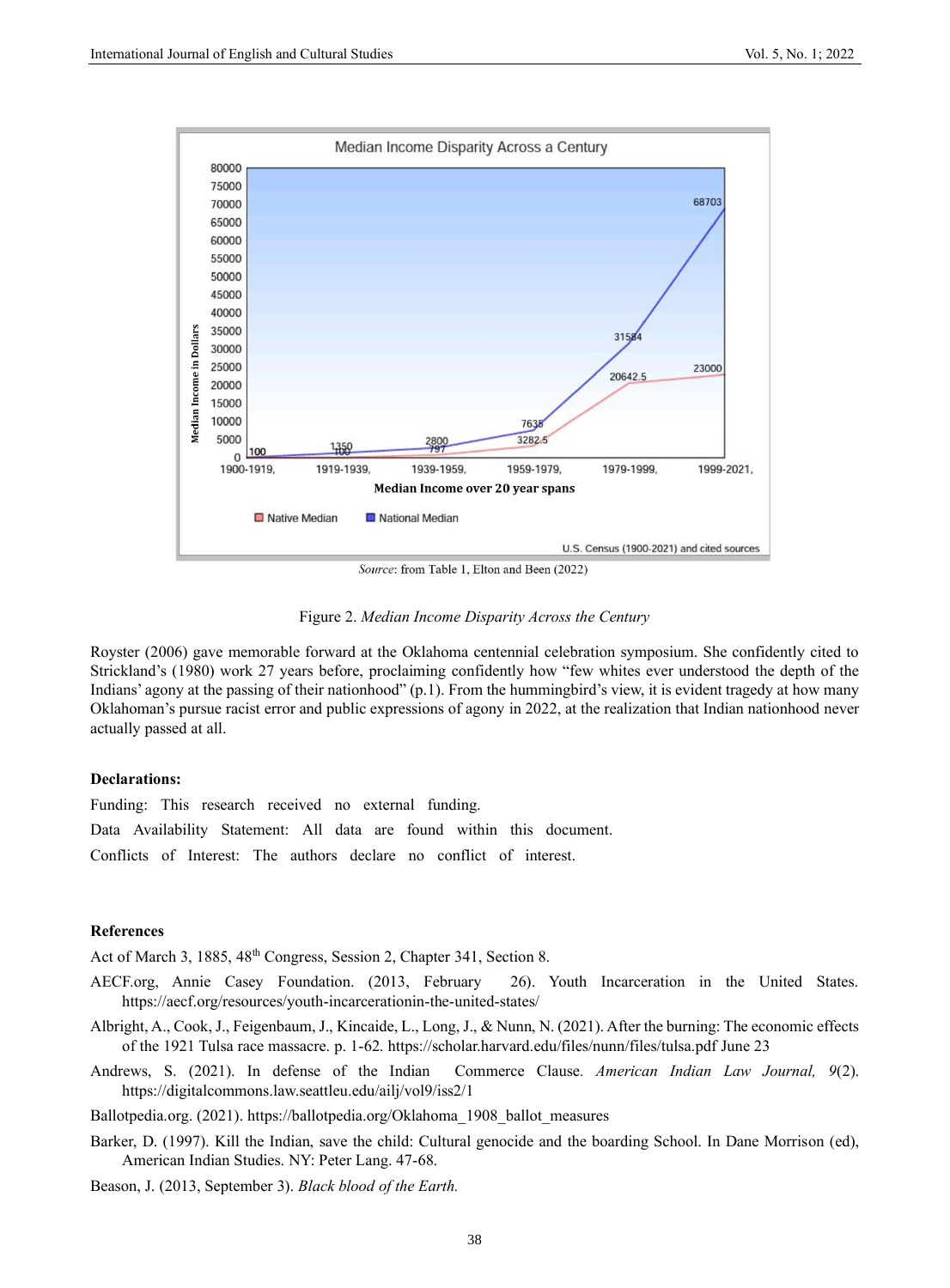[https://lastrealindians.com/news/2013/9/3/sep-3-2013-black-blood](https://lastrealindians.com/news/2013/9/3/sep-3-2013-black-blood-of-the-earth-by-jimmy-lee-beason)

- Berg, M., & Jansen, A. (2018). Americans in World War I World War I in America. *The Journal of the Gilded Age and Progressive Era*, *17*(4), 599-607.<https://doi.org/10.1017/S1537781418000257>
- Bernstein, A. (1986). Walking in Two Worlds: American Indians and World War Two Dissertation. New York: Columbia University.
- Binder, F., & Reimers, D. (eds). (1982). *The Way We Lived.* Lexington: D.C. Heath and Company, p. 59.
- Blackman, J. (2009). *Oklahoma's newer new deal the Oklahoma Indian Welfare Act of 1936.*

A dissertation submitted to the graduate faculty in partial fulfilment of the requirements for the Degree of Doctor of Philosophy. Norman, Oklahoma. [https://shareok.org](https://shareok.org/)

- Brown, J. & Cuberes, D. (2020). The birth and persistence of cities: Evidence from
- Oklahoma's first fifty years of urban growth. <https://econ.uconn.edu/wp-content/uploads/sites/681/2020/10/Cuberes-and-Brown.pdf>
- Burt, L. (1986). Roots of the Native American urban experience: Relocation policy in the 1950s. *American Indian Quarterly. 10*(2), 85-99. Doi:10.2307/1183982.
- Child, B. (2021, August 27). U.S. boarding schools for Indians had a hidden agenda: Stealing land. [https://www.washingtonpost.com/outlook/2021/08/27/indian](https://www.washingtonpost.com/outlook/2021/08/27/indian-boarding-schools-united-states/)
- Choctaw v. Oklahoma, 397 US 620. (1970).
- Choctaw, Oklahoma & Gulf Railroad Company v. Harrison, Sheriff of Pittsburg County, Oklahoma, 235 U.S. 292. (1914).
- Council, J. (2021, May 29). "Insurance Exclusions Left Black Tulsans Footing the Bill for the Massacre". [https://www.wsj.com/articles/insurance-exclusions](https://www.wsj.com/articles/insurance-exclusions-left-black-tulsans-footing-the-bill-for-the-massacre-11622293201)
- Crowe, J. (2007). The forging of judicial autonomy: Political entrepreneurship and the reforms of William Howard Taft. *The Journal of Politics,* 69(1), 73–87. [https://political-science.williams.edu/files/Crowe](https://political-science.williams.edu/files/Crowe-The-Forging-of-Judicial-Autonomy-JOP-69.1.pdf)
- Daniel, R. (2020). BJS reports an increase to 23,701, in Prisoners in 2017. April 22 Oklahoma tops the list as the state with the highest number of American Indian/Alaskan Natives incarcerated. <https://www.prisonpolicy.org/blog/2020/04/22/native/>
- Davis, J. (2001). American Indian boarding school experiences: Recent studies from Native perspectives. *OAH Magazine of History*, *15*(2), 20-22.
- Dawson, A. (2012). Histories and memories of the Indian boarding schools in Mexico, Canada, and the United States. *Latin American Perspectives, 39*(5), 80-99.
- DeCoteau v. District County Court, 420 U.S. 425, 427, n.2. (1975).
- Department of Interior. (2021, June). Secretary Deb Haaland announces federal Indian boarding school initiative. [http://www.doi.gov/secretary-haaland](http://www.doi.gov/pressreleases/secretary-haaland-announces-federal-indian-boarding-school-initiative)
- Dickson-Gilmore, J., & Woodiwiss, M. (2008) The history of Native Americans and the misdirected study of organised crime. *Global Crime*, *9*(1-2), 66-83.<https://doi.org/10.1080/17440570701862793>
- Ellis, C. (1996). *To Change Them Forever: Indian Education at the Rainy Mountain Boarding School*, 1893–1920. Norman: University of Oklahoma Press.
- Enns, P., and Yi, Y., Comfort, M., Goldman, A., Lee, H., Muller, C., Wakefield, S., Wang, E., & Wildeman, C. (2019). What Percentage of Americans Have Ever Had a Family Member Incarcerated?: Evidence from the Family History of Incarceration Survey (FamHIS). *Socius: Sociological Research for a Dynamic* World, *5*, 1 –45. <https://doi.org/10.1177/2378023119829332>
- Encyclopedia.com. (2021). American Indians: 1933-1941. Historic Events for Students: The Great Depression. [https://www.encyclopedia.com/american-indians-1933-1941](https://www.encyclopedia.com/education/news-and-education-magazines/american-indians-1933-1941)
- Encyclopedia.com. (2021). Impact of the Great Depression on Native Americans. [https://www.encyclopedia.com/economics/encyclopedias-transcripts-maps/native](https://www.encyclopedia.com/economics/encyclopedias-almanacs-transcripts-and-maps/native-americans-impact-great-depression)

Ex parte Webb., 225 U.S. 663. (1912). Figure 1. Photo page 19 of Jimmy McGirt's *pro se* certiorari petition.

- Freemanville Water Sys., Inc. v. Poarch Band of Creek Indians, 563 F.3d 1205, 1208 (11<sup>th</sup> Cir. 2009).
- Forman, C. (2021, May 22). Oklahoma legislature passes unconstitutional legislation. Oklahoman. [https://www.oklahoman.com/story/news/2021/05/02](https://www.oklahoman.com/story/news/2021/05/02/oklahoma-legislature-passes-unconstitutional-laws/7252789002/)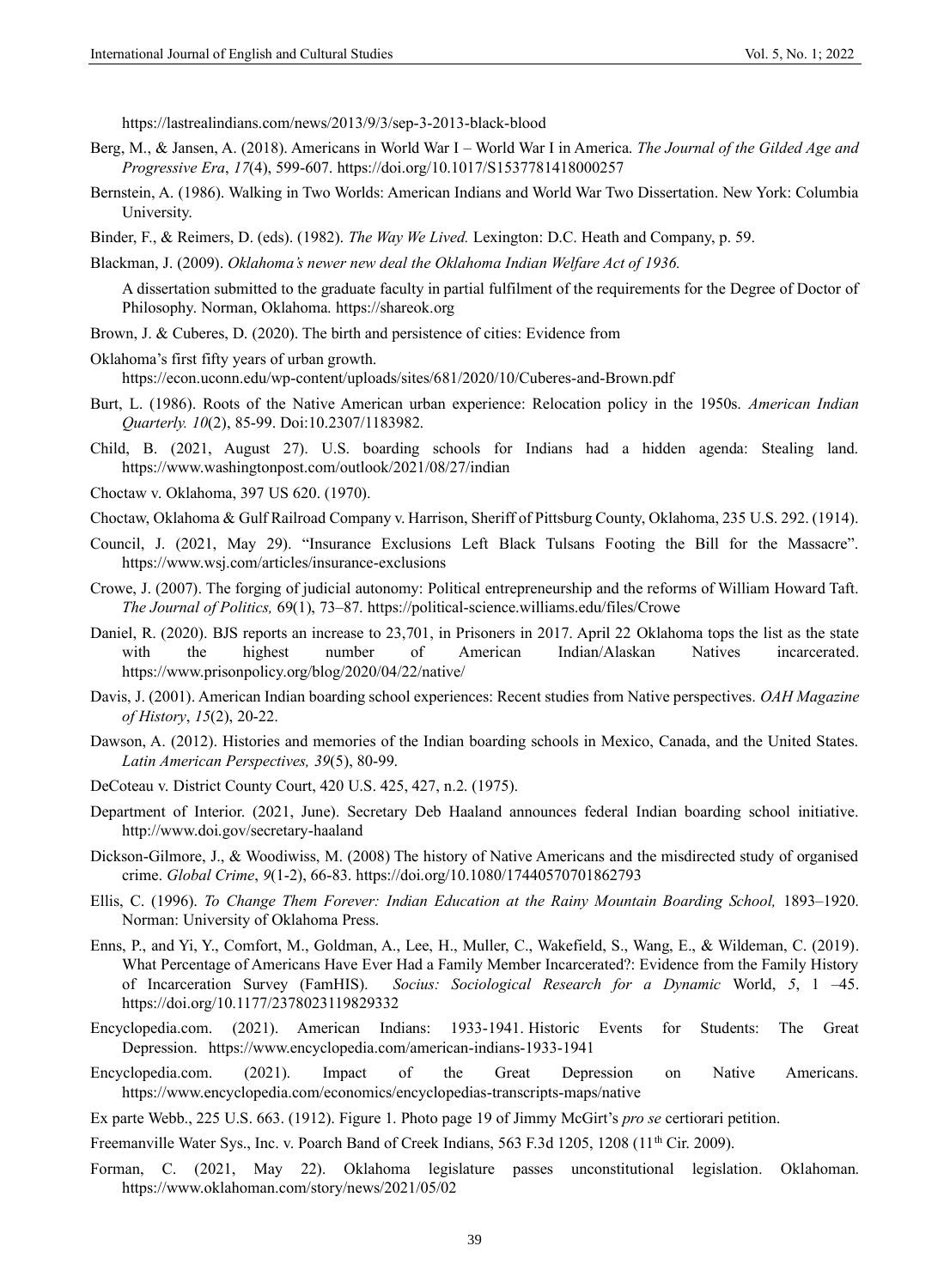Fort Leavenworth R. Co. v. Lowe, 114 U.S. 525. (1885).

- Fusch, P., & Ness, L. (2015). Are we there yet? Data saturation in qualitative research. *The Qualitative Report, 20*, 1408– 1416[. http://tqr.nova.edu/wpcontent/uploads/2015/09/fusch](http://tqr.nova.edu/wpcontent/uploads/2015/09/fusch)
- Giago, T. (2009, September 9). Good or Bad? Indian Reorganization Act Turns 75. [https://www.huffpost.com/entry/good](https://www.huffpost.com/entry/good-or-bad-indian-reorga_b_284940)[or-bad-indian-reorga\\_b\\_284940](https://www.huffpost.com/entry/good-or-bad-indian-reorga_b_284940)
- Grann, D. (2017). *Killers of the Flower Moon.* Doubleday.
- Greenfeld, L., & Smith, S. (1999). American Indians and crime. Washington, D.C.: Department of Justice.
- Haller, B. (2002). Cultural voices or pure propaganda?: Publications of the Carlisle Indian School, 1879–1918*. American Journalism*, 19:2, 65-86, DOI: 10.1080/08821127.2002.10677876
- Harvard. (2008). The State of the Native Nations. New York: Oxford UP.
- Hauptman, L. (1983). The American Indian federation and the Indian new deal: A reinterpretation. *Pacific Historical Review*. *52*(4), 384. <https://doi:10.2307/3639073>
- Hilleary, C. (2021, July 31).Native Americans, state leaders grapple with legal uncertainty. VOA News. [https://www.voanews.com/usa/native-americans](https://www.voanews.com/usa/native-americans-state-leaders-grapple-legal-uncertainty-oklahoma)
- Holiday, L., Bell, G., Klein, R., & Wells, M. (2006). American Indian and Alaska Native veterans: Lasting contributions. Washington, DC: VA Office of Policy Assistant Secretary for Policy, Planning, and Preparedness. <http://www.va.gov/vetdata/docs/specialreports/aianpaper9-12-06final.pdf>
- Indian Country Crimes Act. (1817). 18 U.S.C. 1152.
- Indian Reorganization Act. (1934, June 18). Chapter 576 of the 73rd Congress, 48. Stat. 984, 25 U.S.C. 461 et seq. [Amended Through P.L. 109–221, May 12, 2006].
- Jackson, A., and Sterbenz, C. (2015, December 6). "The 13 most powerful members of "Skull and Bones." *Business Insider.* [https://www.businessinsider.com/the-10-most-powerful](https://www.businessinsider.com/the-10-most-powerful-members-of-skull-and-bones-2015-12)
- Jonsen, K., & Jehn, K. (2009). Using triangulation to validate themes in qualitative studies. *Qualitative Research in Organizations and Management: An International Journal*, 4, Doi:10.1108/17465640910978391
- King, C. (2020, June 11). Memorandum, Office of the Solicitor, Department of the Interior, To Tara Sweeney, Assistant Secretary, Indian Affairs . Pp. 1-9.

[https://www.bia.gov/sites/bia.gov/files/assets/bia/ois/ots/pdf/Oklahoma\\_tribes\\_2.pdf](https://www.bia.gov/sites/bia.gov/files/assets/bia/ois/ots/pdf/Oklahoma_tribes_2.pdf)

- Kliewer, A., and Mahmud, M., & and Wayland, B. (2020, March 10). Kill the Indian, save the man': Remembering the stories of Indian boarding schools. Gaylord News.
	- [https://www.enidnews.com/oklahoma/remembering-the-stories-of-indian](https://www.enidnews.com/oklahoma/remembering-the-stories-of-indian-boarding-schools/article_2dab0af4-62f2-11ea-8b72-63670b5a9f9b.html)
- Kopestinsky, A. (2021, August 22). What Is the Average American Income in 2021. <https://policyadvice.net/insurance/insights/average-american-income/>
- Krehbiel, R. (2003, November 16). Statehood came with a little strategy. [https://tulsaworld.com/archive/statehood-came-with-a-little-strategy/](https://tulsaworld.com/archive/statehood-came-with-a-little-strategy/article_dfef633a-8a8a-514d-b55a-023673363df1.html)
- Leeds, S. (2013). Defeat or Mixed Blessing tribal sovereignty and the state of Sequoyah, 43. *Tulsa Law Review*. 5. <https://digitalcommons.law.utulsa.edu/tlr/vol43/iss1/2>
- Lomawaima, K n.d. "Chilocco Indian Agricultural School." Oklahoma Historical Society. <https://www.okhistory.org/publications/enc/entry.php?entry=CH042>
- Klein, R. (2006). American Indian and Alaska Native veterans: Lasting contributions. Lindsay, F., Holiday, G., Bell, R., Klein, E., & Wells, M. (Eds.). (n.d, September). Office of Policy Assistant Secretary for Policy, Planning, and Preparedness Department of Veterans Affairs.<http://www.dod.mil/specials/nativeamerican01>
- Major Crimes Act. (1885). 18 U.S.C. 1153.
- McGirt v Oklahoma, 591 U.S. (2020).
- Maur, M., & King, R. (2007). Uneven justice: State rates of incarceration by race and ethnicity. Washington, D.C.: The Sentencing Project.
- Meadows, W. (2003). The Comanche code talkers of World War II. ProQuest Ebook Central [https://www.proquest.com](https://www.proquest.com/)
- Meriam, L., and Others. (1928, February 21). Problem of Indian Administration. Report of a Survey Made at the Request of Honorable Hubert Work, Secretary of the Interior. *Brookings Institution,* Washington, D.C. Department of the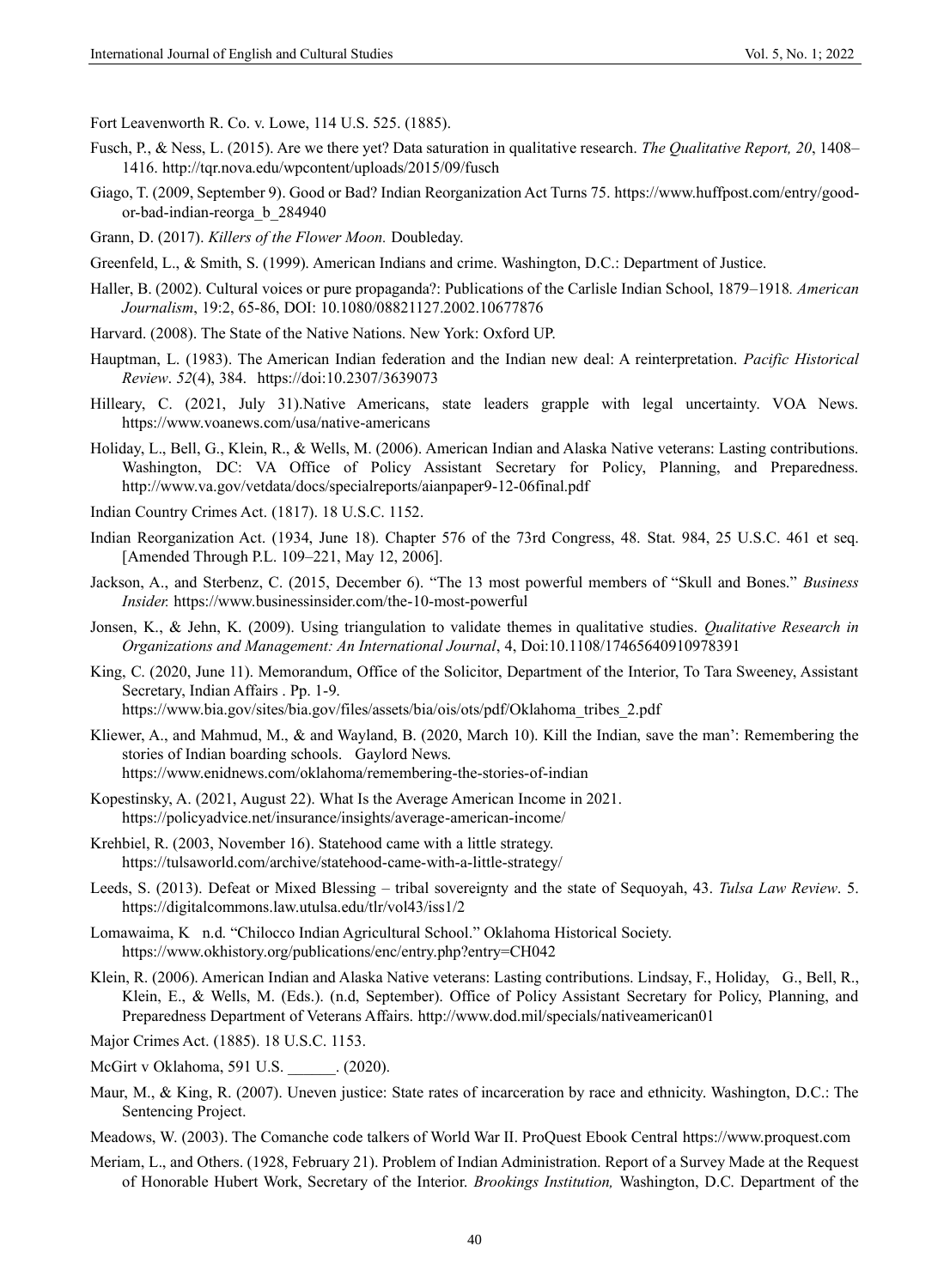Interior, Washington, DC. Pp. 1-453.<https://files.eric.ed.gov/fulltext/ED087573.pdf>

- Messer, C. (2011). The Tulsa race riot of 1921: Toward an integrative theory of collective violence. *Journal of Social History*, *44*(4), 1217-1232[. http://www.jstor.org](http://www.jstor.org/stable/41305432)
- Messer, C., & Bell, P. (2010). Mass media and governmental framing of riots: The case of Tulsa, 1921. *Journal of Black Studies*, *40*(5), 851-870[. http://www.jstor.org](http://www.jstor.org/stable/40648610)
- Miller, H. (Ed.). (1931). Treaties and Other International Acts of the United States of America, *2*, p. 246 (Washington, DC: Government Printing Office).
- Montana v. Blackfeet Tribe of Indians, 471 U.S. 759. (1985).
- Murphy, B. (2020, December 15). McGirt Injects Steroids into the Indian Child Welfare Act. *American Bar Association.*  [https://www.americanbar.org/indian-child-welfare-act/](https://www.americanbar.org/groups/litigation/committees/childrens-rights/articles/2020/winter2021-mcgirt-injects-steroids-into-the-indian-child-welfare-act/)
- NARF, Native American Rights Fund. (2019). Meriam Report: The Problem of Indian Administration, 1928. [https://narf.org/nill/resources/meriam.html.](https://narf.org/nill/resources/meriam.html)
- Native America: A History. (2018). Incarceration Rates for Native Americans. <http://michaelleroyoberg.com/current-events/incarceration-rates-for-native-americans/>
- Native American Roots. (2012, October 28). President Taft and the Indians. <http://nativeamericannetroots.net/diary/1394>
- Oklahoma Enabling Act. (1906). 59<sup>th</sup> Congress, Session I, Chapter. 3335.
- Oklahoma Constitution. (1907). Okla. Const. Art. VII, § 7.
- Oklahoma Constitution. (1907). Art. I, § 3, Indian lands, jurisdiction of United States. [http://www.oklegislature.gov/ok\\_constitution.html](http://www.oklegislature.gov/ok_constitution.html)
- Oklahoma Genealogy. (2021). Oklahoma Indian Tribal Schools. <https://oklahomagenealogy.com/statewide/oklahoma-tribal-schools.htm>
- Oklahoma History Center. (2021). Aftermath: Internment. *Oklahoma Historical Society.*  <https://www.okhistory.org/learn/trm5>
- Okla. Tax Comm'n v. Sac & Fox Nation, 508 U.S. 114. (1993).
- Paisano, E. (1983). We the first Americans. U.S. Department of Commerce and Economic Statistics Bureau. Bureau of the Census.
- Perdue, T. (1993). Nations Remembered: An oral history of the Cherokees, Chickasaws, Choctaws, Creeks, and Seminoles in Oklahoma, 1865-1907. U. of Ok. Press.
- Perry, B. (2002). From ethnocide to ethnoviolence: Layers of native American Victimization. *Contemporary Justice Review, 5*(3), 231-247.<https://doi.org/10.1080/10282580213090>
- Perry, B. (2009). 'There's just places ya' don't wanna go": The segregating impact of hate crime against Native Americans. *Contemporary Justice Review*, *12*(4), 401-418[. https://doi.org/10.1080/10282580903342888](https://doi.org/10.1080/10282580903342888)
- Pridemore, W. (2004). Review of the literature on risk and protective factors of offending among Native Americans. *Journal of Ethnicity in Criminal Justice*. *2*(4), 45-63. [https://doi.org/10.1300/J222v02n04\\_03](https://doi.org/10.1300/J222v02n04_03)
- Pringle, H. (1939a). The Life and Times of William Howard Taft. 1 vol. New York: Farrar and Reinhart.
- Pringle, H. (1939b). The Life and Times of William Howard Taft. 2 vol. New York: Farrar and Reinhart.
- Raven. (2021). *What does the hummingbird represent to Native American People?*  [https://www.aaanativearts.com/what-does-the-hummingbird-represent-to-native](https://www.aaanativearts.com/what-does-the-hummingbird-represent-to-native-american-people/amp)
- Redbird, B. (2020, February). What Drives Native American Poverty? *Institute for Policy Research.* Northwestern University. [https://www.ipr.northwestern.edu/news/2020/redbird](https://www.ipr.northwestern.edu/news/2020/redbird-what-drives-nativeamerican-poverty.html)

Reyhner, J., & Eder, J. (2004). *American Indian Education: A History.* Norman, OK: University of Oklahoma Press.

- Reyhner, J. (2006). American Indian/Alaska Native Education: An Overview. [https://jan.ucc.nau.edu/~jar/AIE/Ind\\_Ed.html](https://jan.ucc.nau.edu/~jar/AIE/Ind_Ed.html)
- Rolnick, A. (2016). "Locked up: Fear, racism, prison economics, and the incarceration of Native youth". *Scholarly Works.* 991[. https://scholars.law.unlv.edu/facpub/991](https://scholars.law.unlv.edu/facpub/991)
- Rosier, P. (2006). They are ancestral homelands: Race, place, and politics in cold war Native America,1945-1961.*The*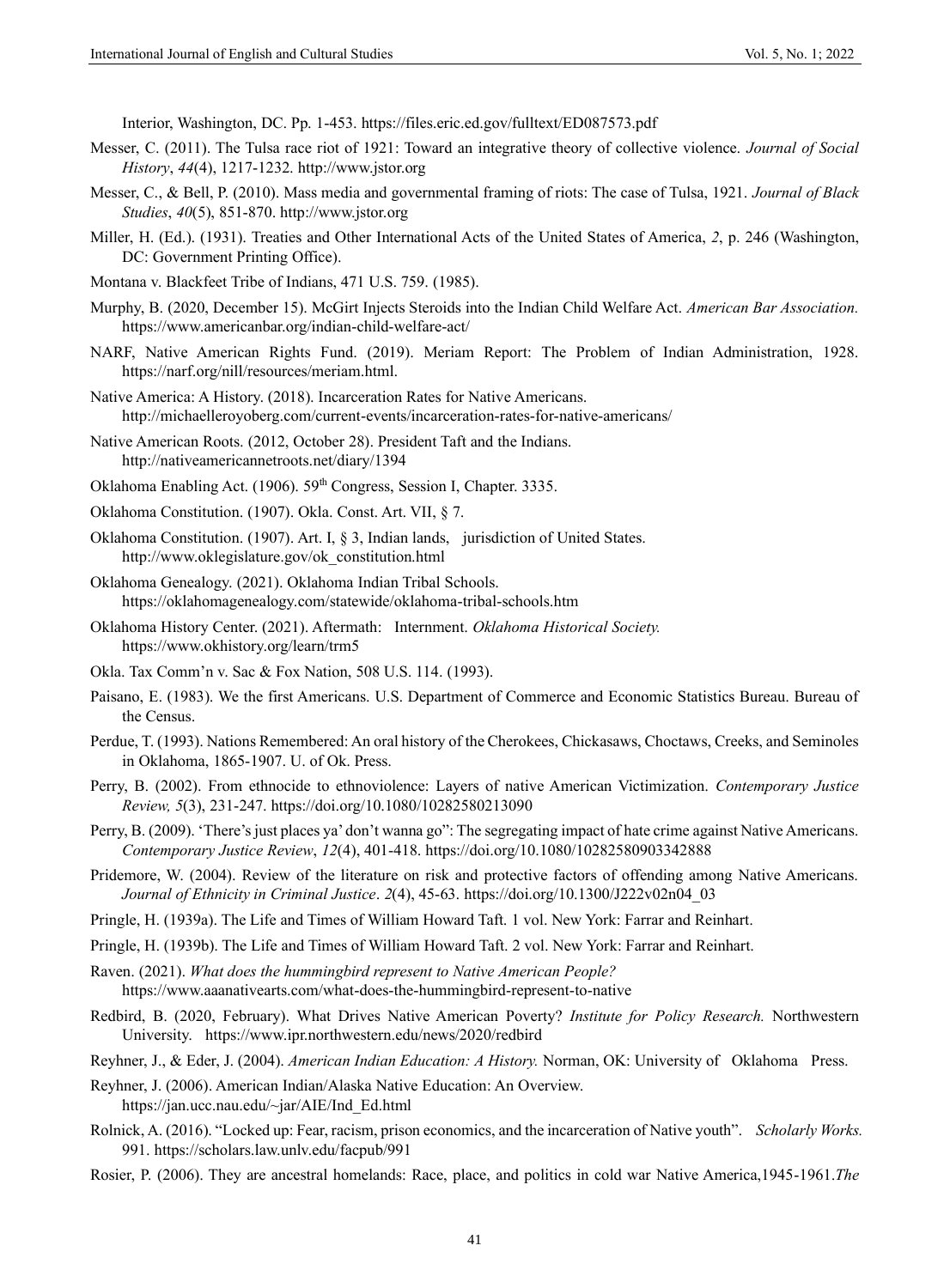*Journal of American History*, *92*(4), 1300-1326. Doi:10.2307/4485893

- Royster, J. (2007-13). Symposium foreword. 42, *Tulsa Law Review.* 1. <https://heinonline.org/HOL/LandingPage?handle=hein.journals/tlj43&div=7&id=&page=>
- Seielstad, A. (2021, August 28). The disturbing history of how conservatorships were used to exploit, swindle Native Americans. Salon.com[. https://www.salon.com/the-disturbing](https://www.salon.com/2021/08/28/the-disturbing-history-of-how-conservatorships-were-used-to-exploit-swindle-native-americans_partner/)
- Seymour v. Superintendent of Wash. State Penitentiary, 368 U.S. 351. (1962).
- Shawnee Tribe v. U.S., 423 F.3d 1204, 1226. 10<sup>th</sup> Cir. (2005).
- Sharp v. Murphy. 591 U S. (2020).

Solem v. Bartlett, 465 U.S. 463 (1984).

- Smith, A. (2020). Indigenous people and boarding schools: A comparative study. [https://www.un.org/esa/socdev/unpfii/documents/IPS\\_Boarding\\_Schools.pdf](https://www.un.org/esa/socdev/unpfii/documents/IPS_Boarding_Schools.pdf)
- Smithsonian Institute. National museum of the American Indian. World War I. <https://americanindian.si.edu/static/why-we-serve/topics/world-war-1/>
- Strickland, R. (1980). *The Indians in Oklahoma.* Norman. [http://works.bepress.com/rennard\\_strickland/22/](http://works.bepress.com/rennard_strickland/22/)
- State v. Klindt, OK CR 75, 782 P.2d 401 (1989).
- Stueck, W., & Yi, B. (2010). An alliance forged in blood: The American occupation of Korea. The Korean War, and the US–South Korean alliance. *Journal of Strategic Studies, 33*(2), 177-209, https://doi.org/10.1080/01402391003590200
- Surplus Trading Co. v. Cook, 281 U.S. 647. (1930).
- Taylor, J. (2021, August 19). It's just not willing to lead on: OU Law faculty call university to fight senate bill 658, executive order. [https://www.oudaily.com/not-willing](https://www.oudaily.com/news/it-s-just-not-willing-to-lead-on-ou-law-faculty-call-university-to-fight/article_151a626e-0102-11ec-b41f-87970b0685f6.html)
- Thatcher, T., Adams, J., & Bolen, A. (eds), (2016). Patriot Nations: Native Americans in our nation's armed forces, *17*(3). [https://www.americanindianmagazine.org/story/patriot-nations](https://www.americanindianmagazine.org/story/patriot-nations-native-americans-our-nations-armed-forces)
- The Crime Report. (2021, August 16). Canadian Police Investigate Tribal Residential Schools For Abuse. [https://thecrimereport.org/2021/08/16/canadian](https://thecrimereport.org/2021/08/16/canadian-police-investigate-tribal-residential-schools-for-abuse/)
- Treaty with the Creeks. (1866).
- Trotter, M. (2021, August 27). Native American Law Expert Sees McGirt Staying, Some Issues To Resolve. Public Radio Tulsa. [https://www.publicradiotulsa.org](https://www.publicradiotulsa.org/post/native-american-law-expert-sees-mcgirt-staying-some-issues-resolve)
- Tweedy, A. (2021). Has federal Indian law finally arrived at "The far end of the Trail of Tears"?, 37 Georgia State University Law Review. 739. [https://readingroom.law.gsu](https://readingroom.law.gsu.edu/gsulr/vol37/iss3/4)
- Uri, C. (1974, September 16). Statement Prepared for the Jackson Hearings. Costco Archive, MS 170, Box 34, Folder 034.001.001, Special Collections & University Archives, University of California, Riverside.
- U. S. Census Bureau. (2005). Census.gov. United States Census Bureau.
- U.S. Census Bureau. (1950, March 25). Income of Families and Persons in the United States: 1950.; Report Number P60- 09[. https://www.census.gov/1952](https://www.census.gov/library/publications/1952/demo/p60-009.html)
- U.S. Census Bureau. (1962, January 16). Income of Families and Persons in the United States: 1960. Report Number P60-37. [https://www.census.gov/library/1962](https://www.census.gov/library/publications/1962/demo/p60-037.html)
- U.S. Census Bureau. (1982, July). Money Income of Households, Families, and Persons in the United States. Report Number P60-132.<https://www.census.gov/1982>
- United States v. Kagama, 118 U.S. 375, 383-384. (1886).
- United States v. Pelican, 232 U.S. 442. (1914).
- United States v. Ramsey, 271 U.S. 467. (1926).
- U.S.. v. Winans, 198 U.S. 371 (1905).
- United States v. Wright, 229 U.S. 226 (1913).
- Valencia-Weber, G., & Matthews, G. (1985). Interviews, Box 2, folder 18, In her own words. Interviews with Angie Debo, #17). Oklahoma State University.